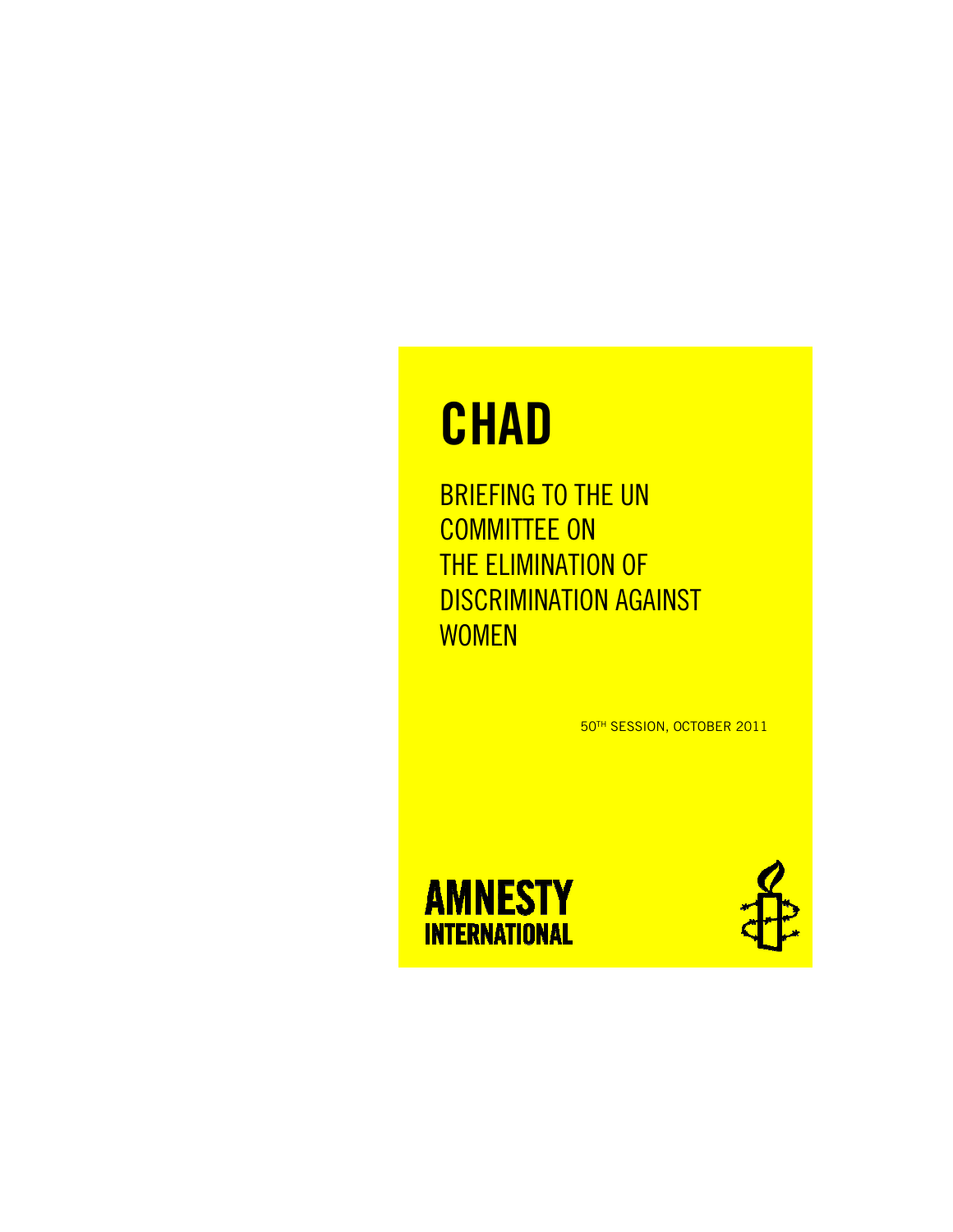Committee on the Elimination of Discrimination against Women Pre-session working group – Chad

**Amnesty International Publications** 

**First published in 2011 by Amnesty International Publications International Secretariat Peter Benenson House 1 Easton Street London WC1X 0DW United Kingdom www.amnesty.org** 

**© Amnesty International Publications 2011** 

**Index: AFR 20/009/2011 Original Language: English Printed by Amnesty International, International Secretariat, United Kingdom** 

**All rights reserved. This publication is copyright, but may be reproduced by any method without fee for advocacy, campaigning and teaching purposes, but not for resale. The copyright holders request that all such use be registered with them for impact assessment purposes. For copying in any other circumstances, or for reuse in other publications, or for translation or adaptation, prior written permission must be obtained from the publishers, and a fee may be payable. To request permission, or for any other inquiries, please contact copyright@amnesty.org** 

> **Amnesty International is a global movement of more than 3 million supporters, members and activists in more than 150 countries and territories who campaign to end grave abuses of human rights.**

> **Our vision is for every person to enjoy all the rights enshrined in the Universal Declaration of Human Rights and other international human rights standards.**

**We are independent of any government, political ideology, economic interest or religion and are funded mainly by our membership and public donations.** 

**AMNESTY INTERNATIONAL** 

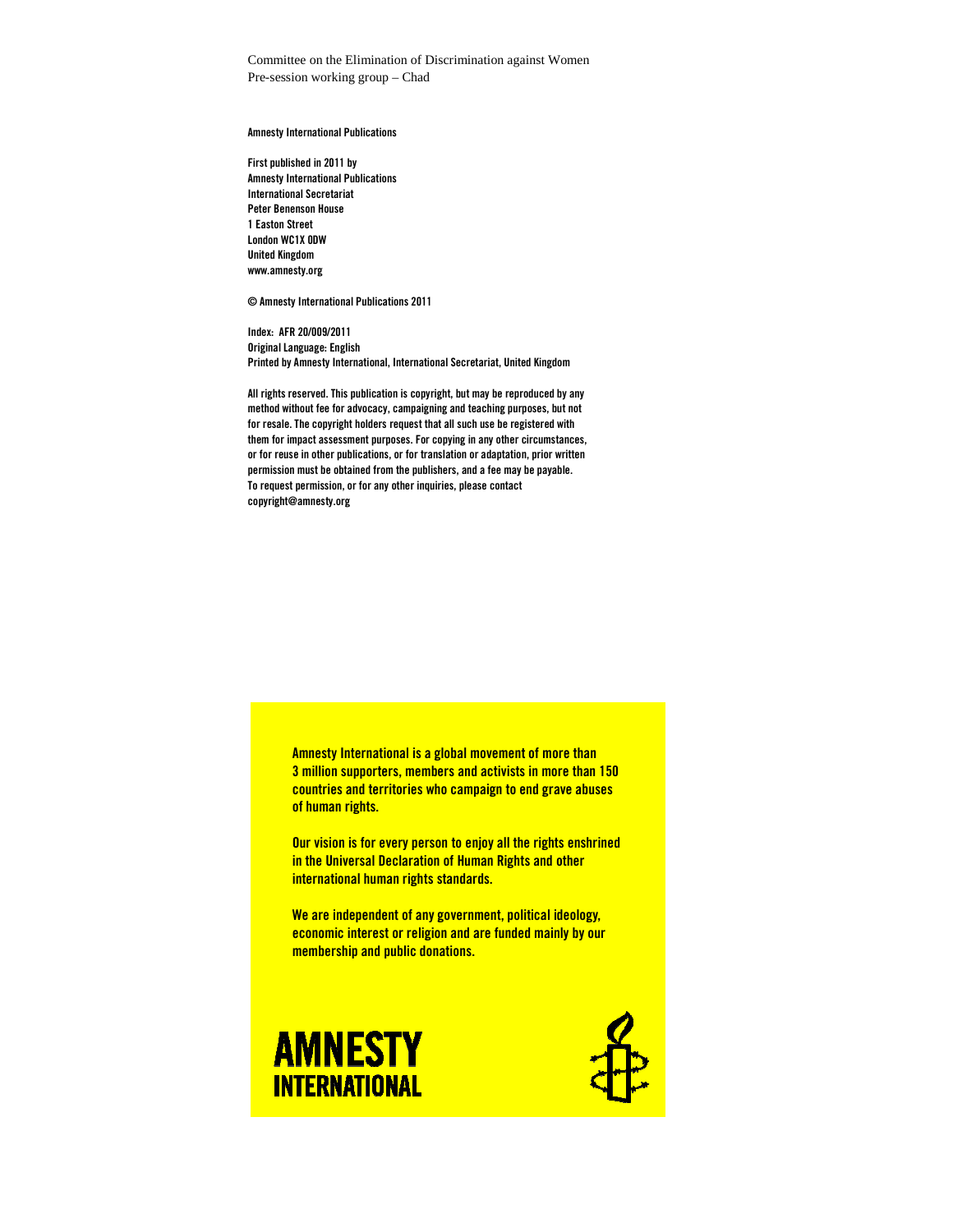## **CONTENTS**

| 2.1 RAPE AND OTHER FORMS OF SEXUAL VIOLENCE COMMITTED IN EASTERN CHAD  7         |
|----------------------------------------------------------------------------------|
| 2.2. RAPE AND OTHER FORMS OF SEXUAL VIOLENCE COMMITTED IN OTHER PARTS OF CHAD  9 |
|                                                                                  |
|                                                                                  |
|                                                                                  |
|                                                                                  |
|                                                                                  |
|                                                                                  |
|                                                                                  |
| 6. GIRLS ASSOCIATED WITH ARMED FORCES AND GROUPS (ARTICLE 5)  14                 |
|                                                                                  |
|                                                                                  |
|                                                                                  |
|                                                                                  |
|                                                                                  |
| 9. ACCESS TO JUSTICE FOR WOMEN VICTIMS OF HUMAN RIGHTS VIOLATIONS  17            |
|                                                                                  |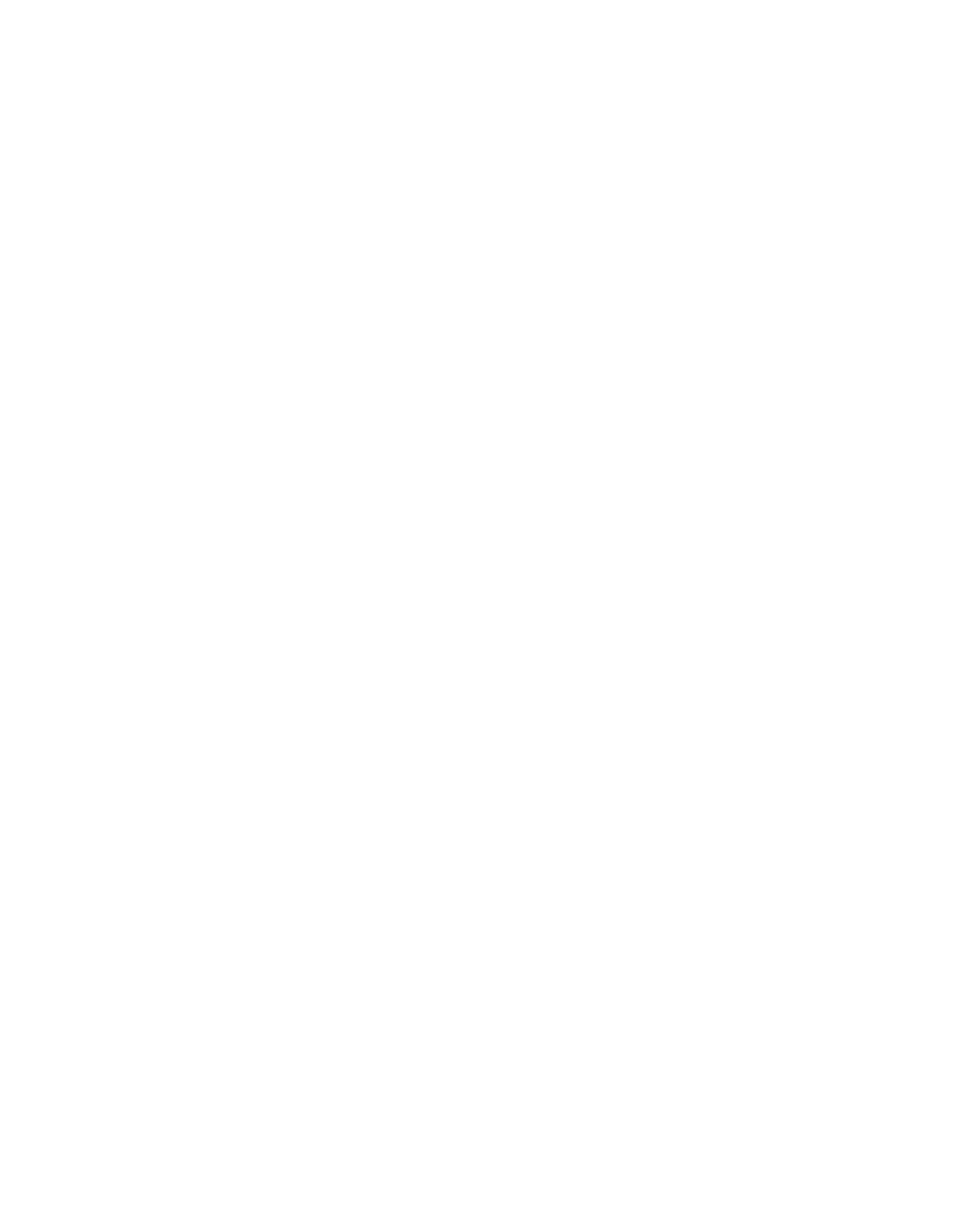#### **INTRODUCTION**

Amnesty International submits the following information to the Committee on the Elimination of Discrimination against Women (the Committee), in advance of its examination of combined initial to fourth periodic report of Chad, submitted under article 18 of the Convention on the Elimination of All Forms of Discrimination against Women (the Convention).

This briefing reflects Amnesty International's information on women's human rights violations committed in the context of the armed conflict situation in eastern Chad on the border with the Sudanese region of Darfur, as well as in other parts of the country. The information was gathered from research on women's human rights that Amnesty International has conducted in recent years in various parts of Chad including the war-affected eastern Chad region and the capital N'Djamena. Findings from the three week research mission conducted in the country in May and June 2011 are included in this briefing.

#### **1. BACKGROUND**

The security situation remains volatile in eastern Chad despite normalization of the relations between Chad and Sudan since January 2010. Human rights violations, including rape and other forms of violence against women, continue to be widespread in the region. Victims include refugees, internally displaced women and members of the local communities. Eastern Chad is currently home to more than 280,000 refugees from Darfur, most of whom are women and children living in 12 refugee camps along with the Sudanese border. The area also hosts approximately  $130,000$  internally displaced Chadians.<sup>1</sup> These people have been forced from their homes in eastern Chad over the past five years following attacks by armed groups based in both Darfur and eastern Chad that resulted in the destruction of hundreds of villages in eastern Chad.

The Chadian government for many years failed to protect the human rights of people in eastern Chad. This situation has exposed the civilian population, particularly women and girls, to attacks from armed forces and groups, militias, as well as members of their communities. An international force, initially under the command of the European Union, and later under the United Nations Mission in Central African Republic and in Chad (MINURCAT), bolstered security in the region between March 2008 and end 2010.<sup>2</sup> However, at the request of the Chadian government and following UN Security Council Resolution 1923(2010), passed in May 2010, the UN forces began a withdrawal that was completed at the end of 2010. The integrated Security detachment (DIS) is the Chadian police force initially trained by MINURCAT that is currently in charge of security, escorts and patrols in areas of humanitarian operations in eastern Chad. Amnesty International has criticized the past performance of the DIS in a previous report.<sup>3</sup>

Already unstable due to internal political problems in Chad, eastern Chad has been drawn into the crisis in the Darfur region of Sudan since 2003. Militia including the "Janjawids", sometimes backed by Sudanese Government forces and linked with armed groups in eastern Chad, created instability in the region by attacking particular ethnic communities there. Both Chad and Sudan have provided support to each others' armed political opponents,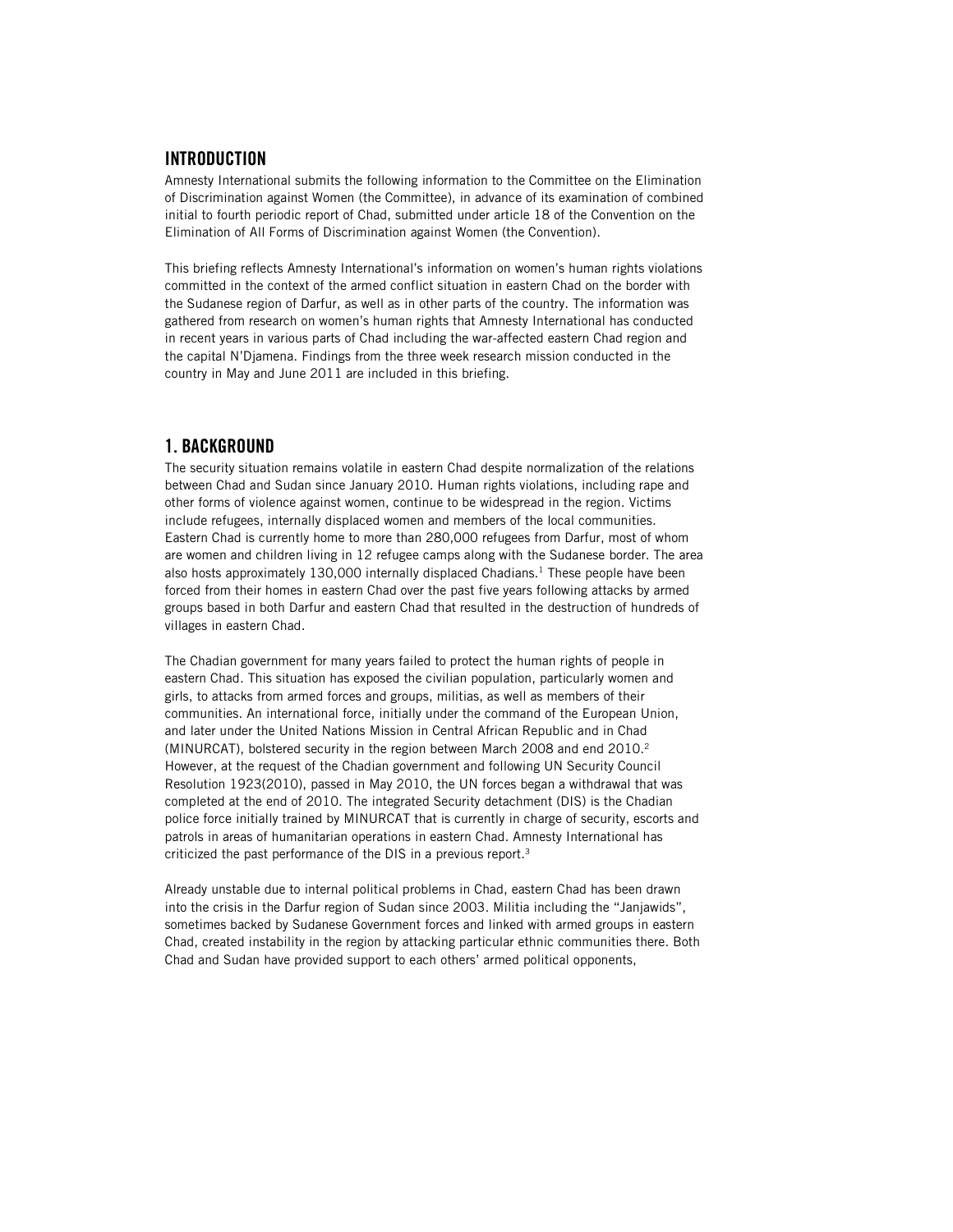exacerbating a situation that was already tense.

In addition to the situation in the east at the borders with Darfur, attacks by opposition armed groups in various other parts of Chad led to grave violations of women's rights. This is the case of the attacks on Chad's capital N'Djamena in April 2006 and in February 2008 by coalitions of armed opposition groups in which many women and girls were raped by members of the Chadian security forces and those of the opposition armed groups that attacked the capital city. Cases of rape committed during the February 2008 attack on N'Djamena were reported by the National commission of inquiry set up by the Chadian authorities.<sup>4</sup> Witnesses told Amnesty International, however, that the number could be higher than that mentioned in the report.<sup>5</sup>

Women continue to face serious discrimination in other parts of Chad. Sexual violence including rape and other forms of gender based violence, female genital mutilation, early and forced marriages, continue to be a widespread phenomenon in Chad and not specific to its eastern region.

Thousands of women and girls continue to be victims of forced evictions that are taking place in various area of the capital N'Djamena since February 2008. The destruction of houses and other structures continue to take place in N'Djamena despite calls from the victims as well as Chadian and international human rights organizations, including Amnesty International.

Women victims of human rights violations rarely have access to justice. Impunity for human rights violations remains a major concern in Chad but the situation is worse when the victims are women and/or girls. Perpetrators are rarely brought to justice and the government does not take necessary measures to ensure that victims have access to justice and perpetrators are prosecuted and sentenced.

Rights of women who are detained in prisons and other detention facilities in Chad are not respected. Detained women and girls are often victims of discrimination including for accessing their rights to health care, to food or to sanitation. Some women are detained together with their babies and young children while pregnant detainees are left without adequate medical attention. Their security is generally jeopardized in prisons and other detention facilities including by the presence of male guardians.

Amnesty International's submission focuses on:

- Rape and other forms of violence against women (Articles 1, 5, 14);
- **Early and forced marriages (Article 5(a), Article 16(a))**;
- Female genital mutilation (Article 5);
- Exploitation of women and girls (Article 6);
- Girls associated with armed forces and groups (Article 5);
- Violations of rights of detained women (Article 12);
- Women victim of forced evictions (Article 10 and 11);
- Access to justice for women victim of human rights violations (Article 2 (c)).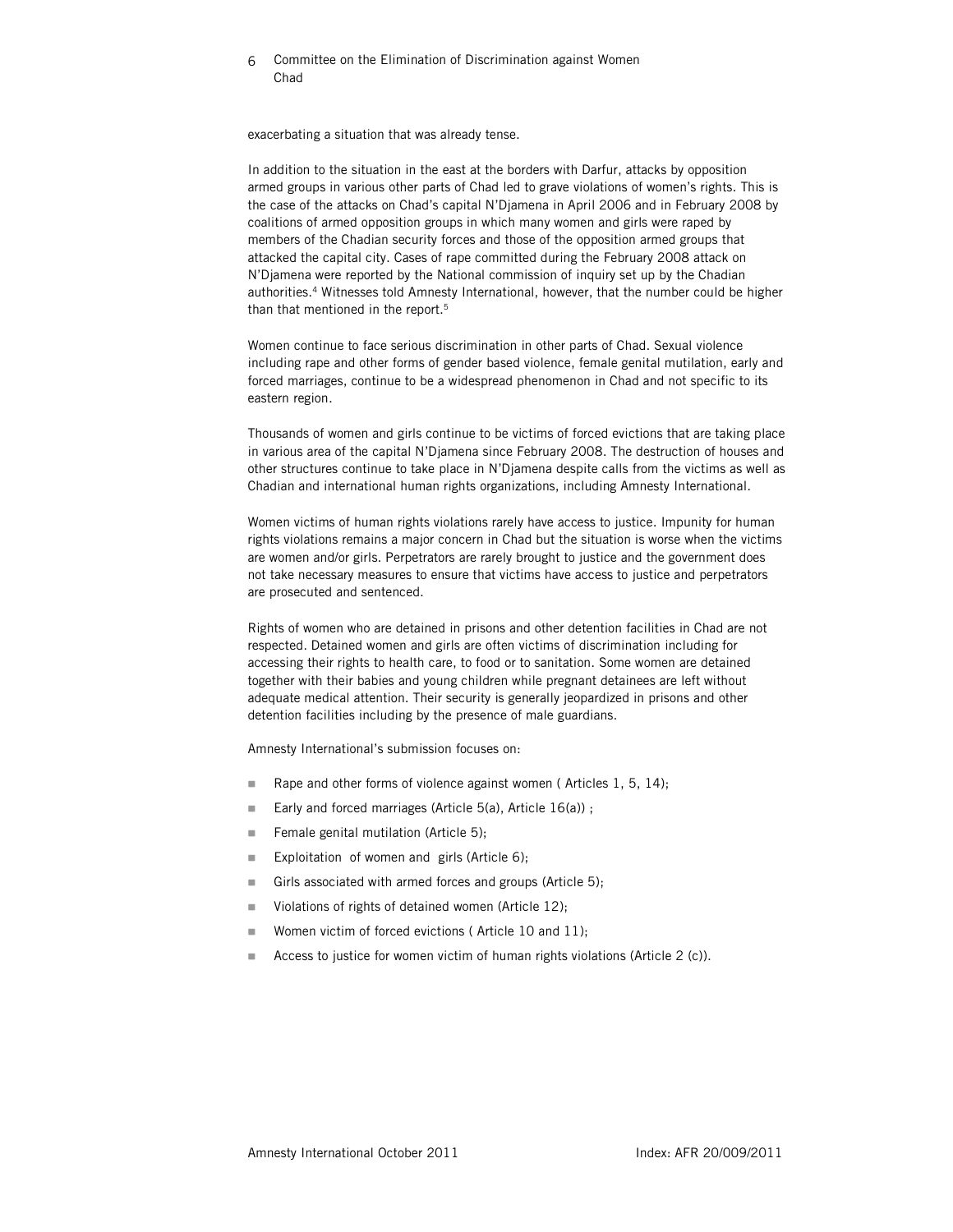#### **2. RAPE AND OTHER FORMS OF SEXUAL VIOLENCE (ARTICLES 2(C), 5, 14 AND 15 (4))**

Chad ratified the Convention in 1995. The Chadian constitution protects women and girls against any kind of discrimination.<sup>6</sup> Its penal code prohibits rape and other forms of violence against women and girls. Article 275 of the penal code states that perpetrators of rape are liable to imprisonment with hard labour and that perpetrators of rape of a girl under 13 is liable to life imprisonment combined with hard labour (article 276).

Rape and other forms of violence against women and girls continue to be a widespread phenomenon in eastern Chad, despite the existence of legislation prohibiting and criminalizing it and Chad's international obligations. The exact number of women and girls who have been victims of rape and other sexual violence in the context of the ongoing insecurity in eastern Chad is unknown.

Cases are underreported for many reasons including fear of stigma for the victims and their family member and reprisal from the perpetrators. Because of local customs and traditions, combined with fear of being stigmatized or abandoned by their families, several victims of rape do not come forward and complain about the abuses.

Amnesty International has called on the Chadian authorities to ensure that women and girls are protected against rape and other forms of violence and that their rights are effectively protected, promoted and respected.<sup>7</sup>

#### **2.1 RAPE AND OTHER FORMS OF SEXUAL VIOLENCE COMMITTED IN EASTERN CHAD**

Amnesty International has documented cases of rape and other violence against women in eastern Chad since the beginning of the ongoing crisis in 2003.<sup>8</sup> Information gathered by Amnesty International and other organizations made it clear that women and girls living in eastern Chad including in refugee camps and sites for displaced Chadians as well as in villages, face high levels of rape and other violence, both inside and outside the camps. In a report published in September 2009 following several research missions to eastern Chad including to refugee camps, Amnesty International documented numerous cases of rape and other forms of violence against refugee women and girls.<sup>9</sup>

In June 2011, during meetings with refugee and internally displaced people (IDP) leaders as well as with members of the local communities in eastern Chad, Amnesty International delegates were told that cases of rape remain common in the area especially when women and girls venture outside the camps or their villages to look for firewood, to fetch water or to go to the market. But victims and their family members are hesitant to denounce these acts for various reasons, including lack of confidence in the Chadian justice system and stigma that accompany cases of rape and other sexual violence against women in the Chadian community.<sup>10</sup>

In the framework of normalization of its relations with Sudan, the two countries set up a joint force to patrol their common border in addition to the presence of DIS to ensure that refugee camps and IDP sites are protected. These measures are not yet effective and Chad needs to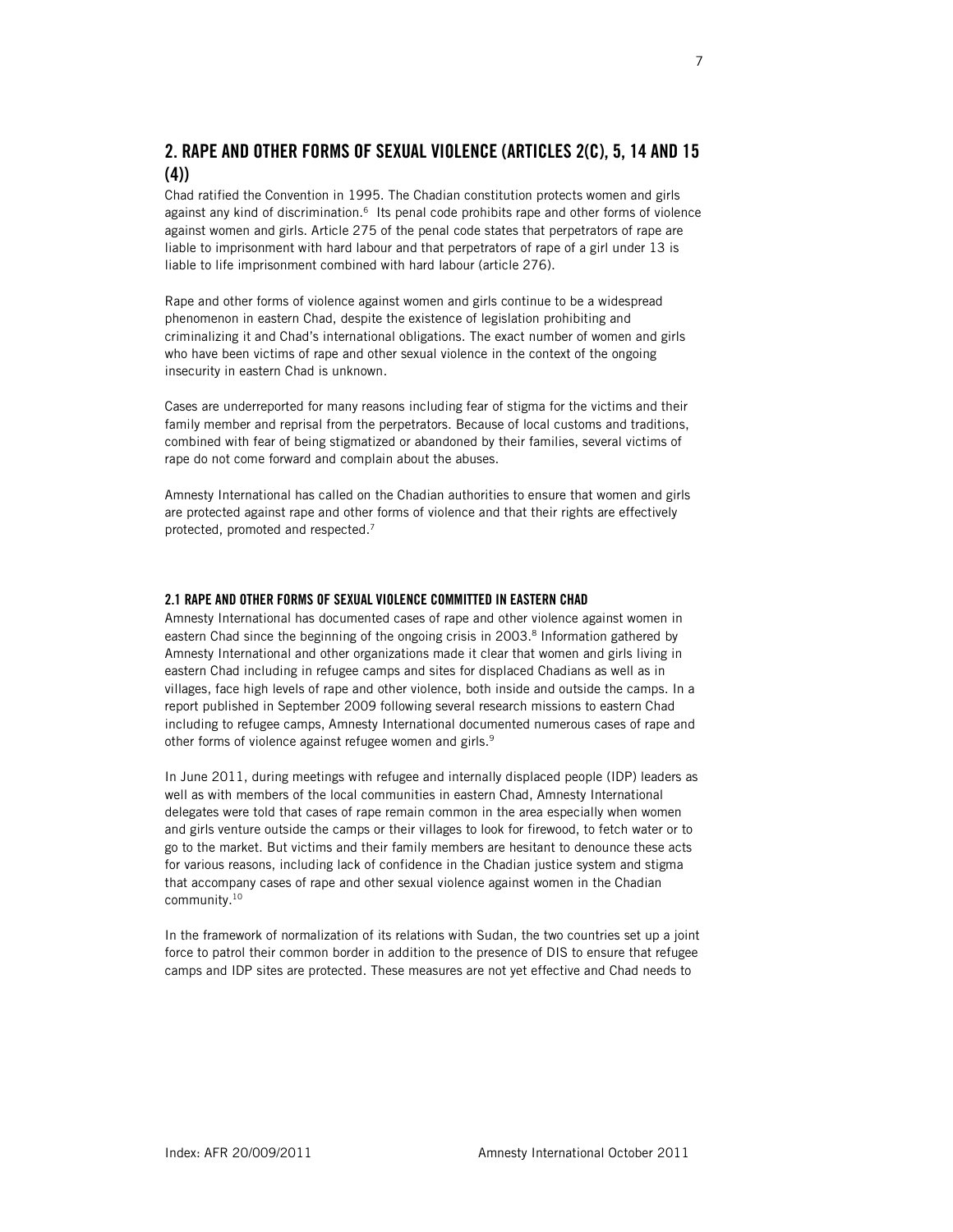do more and put in place specific measures to protect and assist women victims of rape and other forms of violence in eastern Chad, taking into consideration UN Security Council resolutions 1820(2008) and 1888(2009) on women, peace and security and 1960(2010) on sexual violence.

There is near total impunity for individuals who commit rape and other violence against women in Chad. Cases of rape and other violence against women and girls are rarely pursued by Chadian local authorities even when women and girls take courage to make a formal complaint. The lack of political will, the use of traditional dispute resolution mechanisms such as negotiated solutions to instances of rape as well as the weakness of the Chadian justice system are perpetuating impunity and further violence against women and girls in the country.

#### **REFUGEE WOMEN AND GIRLS**

Amnesty International has extensively documented cases of rape and other forms of violence against Sudanese refugee women and girls in eastern Chad. In a report published in September 2009, the organization highlighted the fact that refugee women and girls continued to face the risk of rape and other serious violence in and outside refugee camps in eastern Chad despite the presence of the MINURCAT and the full deployment of the DIS in the 12 camps. This report called on the Chadian authorities and the international community to ensure that refugee women and girls are effectively protected. $11$ 

In a report published in February 2011, the UN was alarmed by a rising trend of reported cases of sexual and gender-based violence among the refugees, with 295 cases in 2006, 512 cases in 2007, 656 cases in 2008, 860 cases in 2009 and 563 cases by mid-2010.<sup>12</sup> The UN added that out of the 563 cases of rape and gender-based violence among refugee women and girls reported for the first half of 2010, around 30 per cent of the victims were children, some as young as three years old.<sup>13</sup> In another UN report, the human rights section of the MINURCAT mentioned that it has documented - between April 2008 and November 2010 - 1,152 cases of sexual and gender-based violence including cases of rape, female genital mutilation, forced and early marriage, physical and other forms of violence against women and girls. This report notes the role played by the culture and the traditions as well as the impunity enjoyed by perpetrators.<sup>14</sup>

#### **INTERNALLY DISPLACED WOMEN AND GIRLS**

Internally displaced women and girls have been victims of violence in eastern Chad since the beginning of their displacement in the region in 2005. At the beginning of the crisis, they were victims of attacks from *janjawid* militias; including rape committed in their villages of origin and now similar attacks are taking place in and outside the sites where they are currently living. The attacks take place in the displaced sites and when women and girls venture outside the site to collect firewood or to fetch water. Perpetrators now are no more the *janjawids* but members of the Chadian national army, local bandits, members of Sudanese and Chadian armed groups as well as displaced men staying in the site.

The UN Guiding Principle 11 on internal displacement states that IDPs shall be protected in particular against rape, mutilation, torture, cruel, inhuman or degrading treatment or punishment, and other outrages upon personal dignity, such as acts of gender specific violence, forced prostitution and any form of indecent assault.<sup>15</sup> The African Union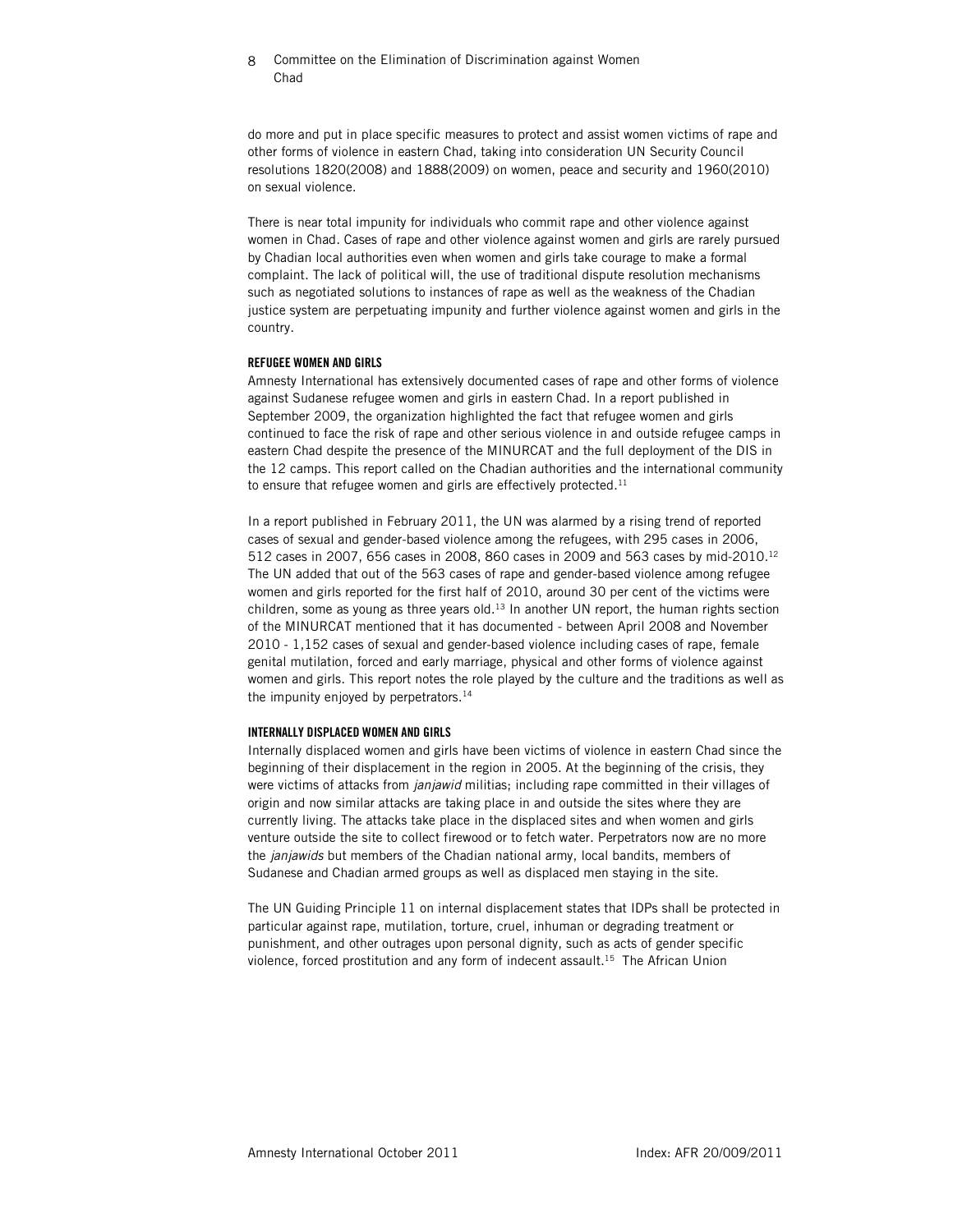Convention for the Protection and Assistance of Displaced Persons in Africa (the Kampala Convention) adopted by the African Union in October 2009 and ratified by Chad in August 2010 guarantees various rights relevant to the protection of displaced women and girls.

Amnesty International delegates visited eastern Chad in May and June 2011 and discussed this issue with more than 50 leaders of the displaced communities in the regions of Abéché and Goz Beida and received information and testimonies regarding cases of rape and other sexual violence taking place in the area and in the sites in almost total impunity.

#### **LOCAL WOMEN AND GIRLS**

Local women and girls living in the villages in eastern Chad are perhaps the most affected by the ongoing insecurity in the area as they do not benefit from the relative safety enjoyed by refugee and displaced women and girls in the camps. They are often victims of serious human rights violations including cases of rape and other forms of violence.

For example, in the night of 4 to 5 March 2011, three men wearing military fatigues attacked the house of a local worker of an international NGO based in the town of Goz Beida. After the attack, the men took with them a 15-year-old girl. The girl confirmed that all the three men raped her several times and that she was beaten. She was abandoned by the roadside in the outskirt of the town where she was later found at around 2:30 a.m by her family members who had already raised the alarm. The girl received medical treatment and psychological support provided by a humanitarian organization based in the town. This incident coincided with the operation to search for arms in houses in Goz Beida that was conducted by members of the joint Chad/Sudan forces. Family members of the girl lodged a complaint against these men at the local police station and the authorities in N'Djamena were informed. At the end of May 2011, no response was given to the family and the whereabouts of those responsible for the rape remained unknown.

#### **2.2. RAPE AND OTHER FORMS OF SEXUAL VIOLENCE COMMITTED IN OTHER PARTS OF CHAD**

Rape and other forms of violence against women continue to take place in other parts of Chad including in the capital N'Djamena. In most of the cases brought to the attention of Amnesty International, no action was taken by the authorities. In situations and cases researched by Amnesty International, none of the suspects were brought to justice and the victims were not given adequate assistance.

At least 25 girls aged between eight and 13 years old were reportedly raped between June 2010 and April 2011 in the region of Tandjilé-East, southern Chad. Five of the girls were raped in the village of Lai, six were victims of rape in Donomanga and 16 other cases of rape took place in the village of Béré.<sup>16</sup> Following these cases of rape, girls living in the region organized two peaceful demonstrations on 7 March 2011 and 29 April 2011.The governor of the region promised to ensure that there would be no impunity for these cases of rape. Despite the fact that some of the suspects were known by their victims and were still in the region, little was done by the local and national authorities to ensure that victim's rights are respected and the perpetrators brought to justice.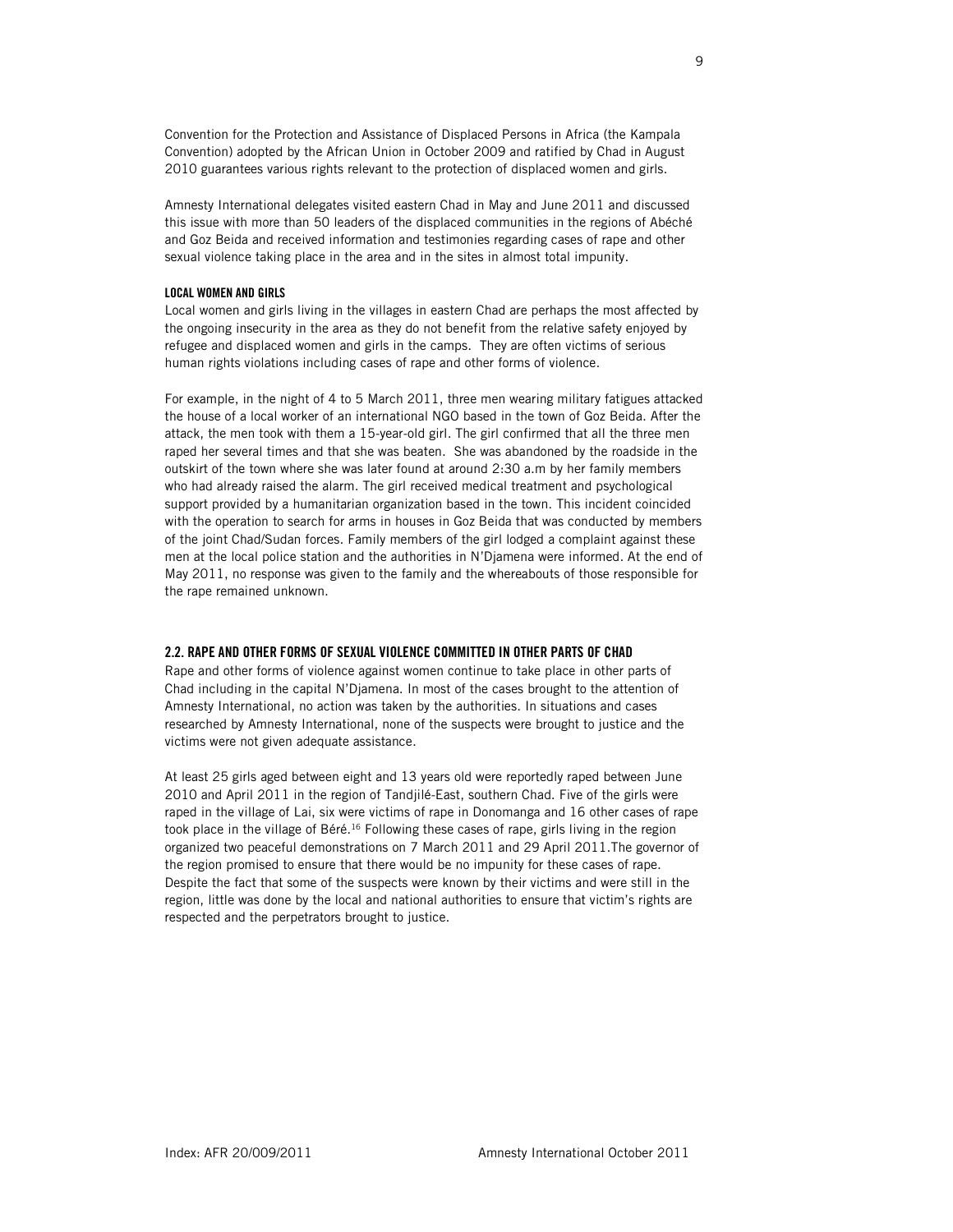#### **2.3 AMNESTY INTERNATIONAL HAS RECOMMENDED THAT THE GOVERNMENT OF CHAD:**

Adhere to its international and constitutional obligations to ensure women and girls' right to equality and non-discrimination are respected and make it clear that any rape or sexual assault is a crime and will not be left un-investigated and unpunished;

**Prioritize investigations and prosecution of perpetrators of rape and other sexual violence** and provide effective reparations to victims;

 Work with the UN High Commissioner for Refugees (UNHCR), other UN agencies and international and local humanitarian organizations operational in eastern Chad to ensure that refugee and internally displaced as well as local women and girls are effectively protected;

Develop a comprehensive strategy to address the causes and circumstances of sexual violence, which should consider factors that compel women and girls to travel outside refugee camps and IDP sites where they often risk becoming victims of rape or other violence;

 Provide free, accessible, acceptable, quality medical and psychological support to survivors of rape and victims of other forms of violence including emergency prophylaxis for HIV/AIDS and other sexually transmitted infections, emergency contraception and, if a rape survivor becomes pregnant, access to safe and legal abortion;

 Work with international partners such as the European Union and the United Nations Development Programme (UNDP) to strengthen the criminal justice system in Chad, including by providing greater numbers of trained magistrates, prosecutors, police and other officials based throughout the country. There should be a substantial effort made to increase the number of women working in these roles in the justice sector with specific expertise with respect to violence against women.

#### **3. EARLY AND FORCED MARRIAGES (ARTICLES 5(A), 10, 12 AND 16 (A))**

Early and forced marriages are common in various parts of Chad, with little or no effort made by the state to prevent them. Girls are disproportionately affected by this phenomenon compared to boys, as they constitute the great majority of the cases of forced and early marriage. As one example, in January 2011 in Abéché, eastern Chad, a girl aged 14 was forced to marry a man by her father. The girl and her mother did not give their consent to the marriage. The girl was eventually forced to marry the man who was identified as family member of the girl's father. This "married" girl is currently living with that man in N'Djamena, the Chadian capital. Local NGOs and the mother alerted the authorities, but nothing was done to stop the man from marrying or to continuing to live with the young girl.

The practices of early and forced marriage are often based on local customs and traditions that discriminate against women and girls. Girls who refuse forced marriage can face serious repercussions, potentially including violence from their parents and other members of their family or community. Early and forced marriages constitute a direct form of discrimination against girls. As a consequence, girls' other rights such as the right to health, to education, to development and equality are often also violated.

Young girls are not yet physically and sexually ready, and marriage can have consequences for their health and lives. There is for instance a correlation between early marriage of the mother and maternal mortality or child birth complications. Some girls are forced to marry when they are still in primary or secondary school and must abandon their education. They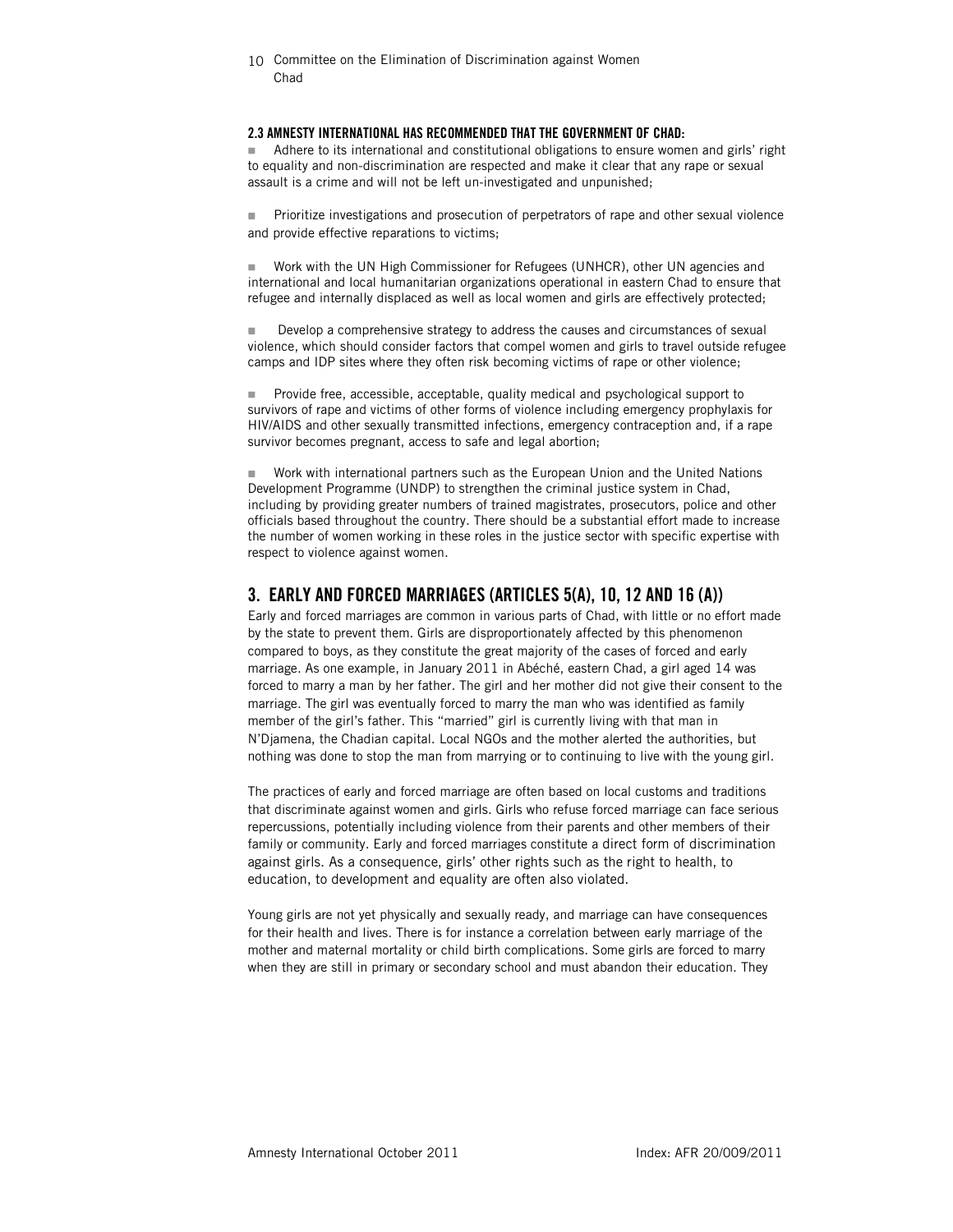may be marginalized from social activities, and they must often take on the responsibilities of adulthood without the benefit of the special measures of protection that would enable them to prepare for these responsibilities.

Chadian legislation prohibits early and forced marriages. This is the case of the Chadian Law related to reproductive health that prohibits early marriage<sup>17</sup> and the Chadian penal code. Section I of Chapter II of the Chadian penal code protects young girls against early and forced marriages. According to article 277 of the Chadian penal code, the marriage of a child under the age of 13 can be considered equal to the rape of a girl under the age of  $13<sup>18</sup>$ however "marriages" of girls aged 13 are tolerated by the local authorities and the community. Legislation is rarely implemented in practice as traditions are deeply enshrined in the lives of the population, leading to impunity that covers most of the cases related to early and forced marriages.

During a mission to eastern Chad in May and June 2011, Amnesty International delegates identified cases of early and forced marriages that are taking place among refugees, IDPs and local population. Youths and older men married girls as young as twelve and thirteen, sometimes taking them as third or fourth wives. According to local human rights activists, early and forced marriages are widespread in the region and are so common that they are no longer considered as a problem by most people in Chad. Amnesty International is concerned that almost no action is taken by Chadian authorities to put an end to this situation.

#### **3.1 AMNESTY INTERNATIONAL HAS RECOMMENDED THAT THE GOVERNMENT OF CHAD:**

 Set up a comprehensive strategy to ensure that the causes of early and forced marriages are addressed, including issues related to local traditions and customs as well as poverty;

Introduce educational and community programmes related to reproductive health and family planning and ensure that community and religious leaders as well as adolescents take part in these initiatives;

 Raise awareness of the practice of early and forced marriages in Chad through sensitization of local and religious leaders, schools teachers, parents and during community activities involving young girls.

#### **4. FEMALE GENITAL MUTILATION (ARTICLE 5)**

There are no signs that the Law No 006/PR/2002 of 15 April 2002 on reproductive health that prohibits female genital mutilation (FMG) has been implemented or that perpetrators of FMG have been prosecuted. This practice is still very common and tolerated in almost all parts of the country as it is linked to traditions and customs, and affects especially young girls as an initiation rite of passage into womanhood in their community. Those most affected are poor and uneducated girls.

According to various sources including the United States Department of State,<sup>19</sup> the most common form of FGM widely practiced in Chad is Type II (commonly known as excision). Type III (commonly known as infibulation) is confined to the eastern part of the country in areas bordering Sudan. The practice crosses ethnic and religious lines and is practiced by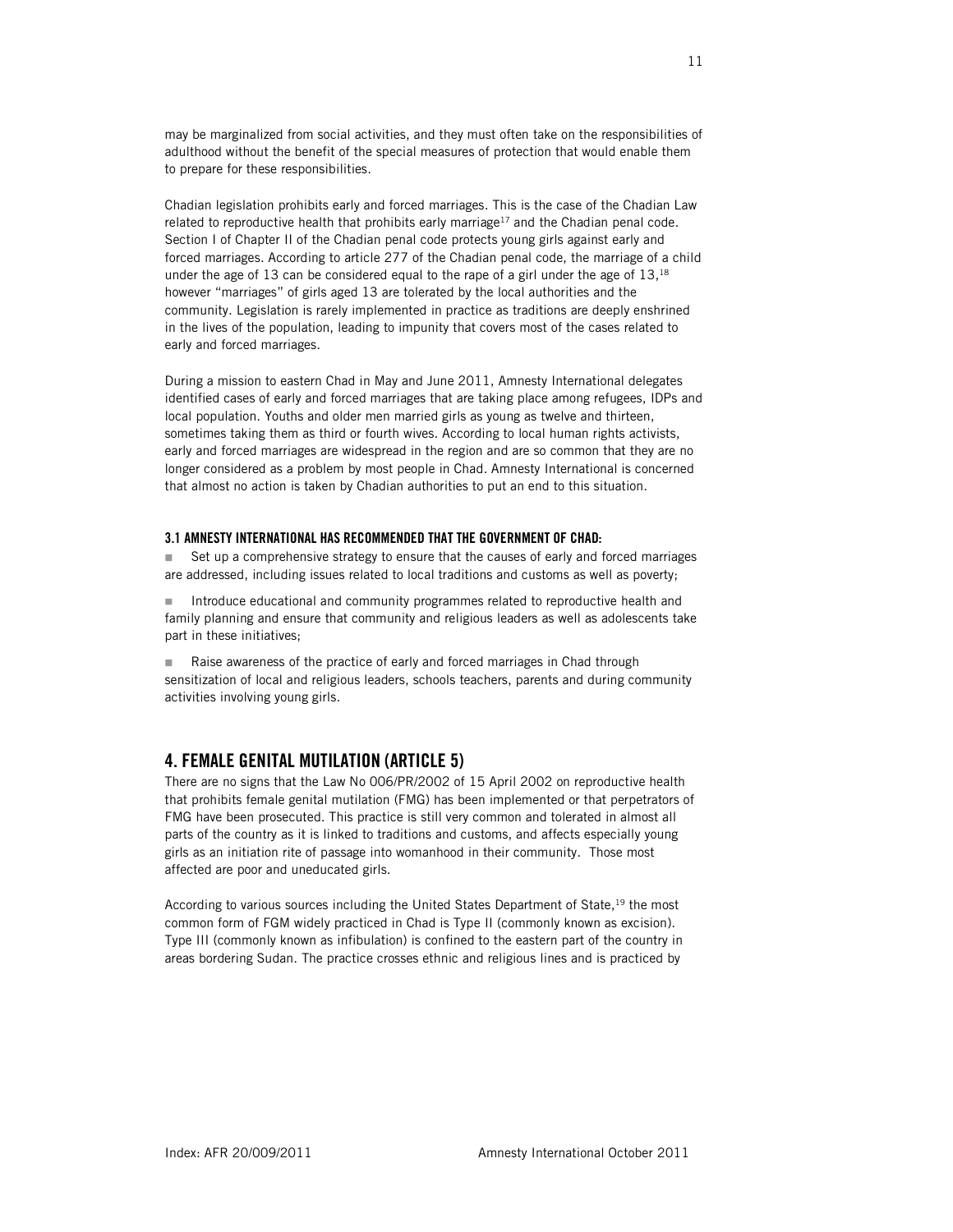Christians, Muslims and Animists.

A study by the German Technical cooperation (GTZ) published in 2007 found that FMG takes place most commonly among the Arabs (where 95 per cent of women are affected), the Hadjarai (94 per cent), the Ouadai (91 per cent) and the Fitribatha (86 per cent), but is much less common among the Gorane and the Tandjile (where only 2 per cent of women have been subjected to the practice), and the Mayo-Kebbi (0.1 per cent).<sup>20</sup>

Amnesty International was informed during meetings with local leaders and human rights defenders in eastern Chad in June 2011 that older women who practise the *Tahura banat* or genital mutilation of young girls do this with total impunity, putting the lives of thousands of girls at risk. In most of the cases, an elderly female circumciser carries out the practice, under non-sterile conditions, and without anaesthetics. In return, she receives gifts and/or cash from the family members of the young girl.

#### **4.1 AMNESTY INTERNATIONAL HAS RECOMMENDED THAT THE GOVERNMENT OF CHAD:**

 Promote reproductive health through sensitizations of local and national authorities, religious and community leaders, families, circumcisers as well as formal and informal education of girls especially in rural and poorer areas in Chad;

**Effectively implement Law No 006/PR/2002 of 15 April 2002 and put in place** legislative instruments to guide its implementation, in order to ensure that perpetrators of FGM are brought to justice and that girls subjected to FGM have access to adequate treatment if needed.

#### **5. EXPLOITATION OF WOMEN AND GIRLS (ARTICLES 6, 11 AND 14 (E), (D))**

Chadian young women and girls are victims of various forms of exploitation. Girls, some as young as 10 years old, travel from their villages to larger towns for many reasons, including to search for work as domestic workers. Some of the girls are pushed by their parents to go and look for jobs in the cities and towns, while others are "sold" by their parents to individuals known to their families or even to strangers. Boys are also affected by this practice and are required to look after cattle but their number is far less than that of girls. Stereotyped gender roles for girls, however, mean they are also used to look after children and to work in farms. Furthermore, girls are often subjected to rape and sexual assault in the context of forced or coerced prostitution.

Some other girls are forced to hard labour in the houses or in farms. They often work long hours without enough time to rest. Others are subjected to hard farm work in the heat where they are held captive. Amnesty International learnt that poverty plays a key role here and allows this phenomenon to persist. People involved in the trafficking of young girls in this area were denounced by local NGOs and some members of the National Assembly but no action was taken by the authorities to ensure that an end is put to this practice.

Chadian legislation prohibits and criminalizes these acts: Articles 279 and 280 of Chad's penal code prohibit the prostitution of children. Owning brothels is also prohibited under Articles 281 and 282. Despite the existence of such legislation, Chad was not able to take adequate steps to prevent these situations from happening, and could not ensure that all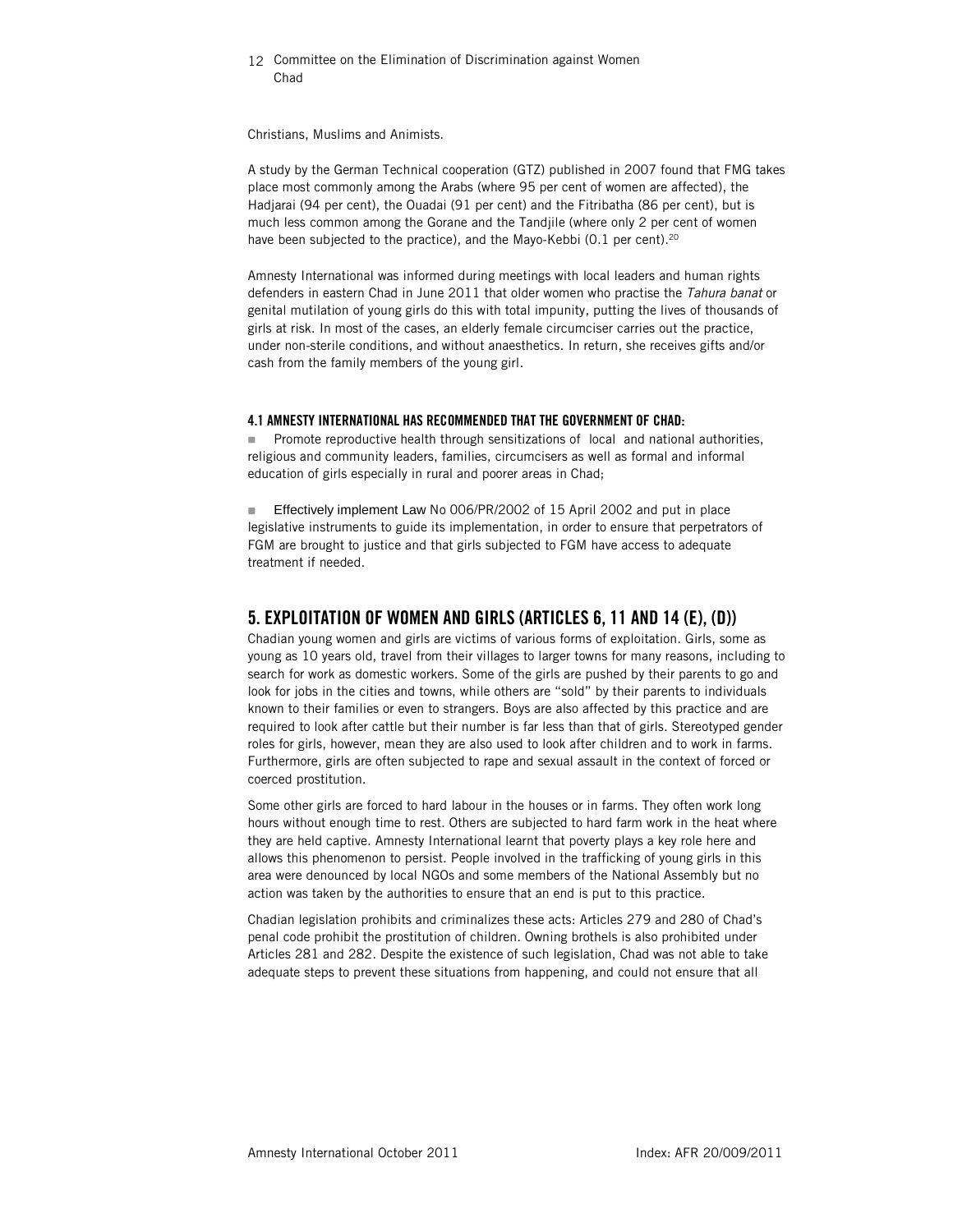victims of trafficking are protected and that perpetrators are brought to justice. United Nations General Assembly Resolution on trafficking on women and girls (A/RES/65/190)<sup>21</sup> gives guidance to countries and insists on prevention, protection and criminalization of all forms of trafficking in persons.

In the Tandjilé region, southern Chad, recent cases of children who were kidnapped and sent to other parts of Chad were reported in the villages of Manga Barimine and Kelo. According to information received by Amnesty International, most of the girls who are taken from the Tandjilé region are sent to eastern Chad (Abéché, Tine, Bahai and Iriba regions) and to the capital N'Djamena. Some of the girls were later found by their family members and brought back to their village, while the whereabouts of others remain unknown months after they disappeared from the villages.

A Chadian local organization informed Amnesty International delegates<sup>22</sup> of the case of a young girl of 12 years old who was "sold" for CFA 30,000 (around US \$60) by her parents in the village of Manga Birimine to a woman, allegedly to look after the woman's baby. The money was paid to the father of the young girl at the end of 2010. The woman who took the girl was not known to the family and the father was concerned. He sent one of his sons aged 17 to search for her but both the girl and her bother have disappeared since and their whereabouts were not known at the end of May 2011.

The exploitation of girls includes activities that amount to the worst forms of child labour, prohibited by the Worst Forms of Child Labour Convention (ILO Convention 182), which Chad ratified in 2000. When children under the age of 18 are recruited, transported, transferred, harboured, or received for the purpose of exploitation, they are the victims of trafficking in persons.<sup>23</sup>

#### **5.1 AMNESTY INTERNATIONAL HAS RECOMMENDED THAT THE GOVERNMENT OF CHAD:**

**Ensure that young girls are not victims of exploitation by ensuring that the penal code is** effectively implemented and that perpetrators, including family members of the girls, are brought to justice;

**Increase and reinforce protective measures and services for exploiting victims, including** girls forced into farm work, domestic servitude, or prostitution through various institutions including community and religious leaders;

■ Take steps to raise public awareness of exploitation among communities in the country in order to tackle the cultural acceptance that surrounds the issue of exploiting of young girls. This campaign should involve local authorities, religious leaders, traditional authorities as well as local organisations of the civil society;

**Promote primary and secondary education as well as vocational and job opportunities for** girls in the regions where exploitation is common, in order to prevent them from being victims of all forms of such abuse.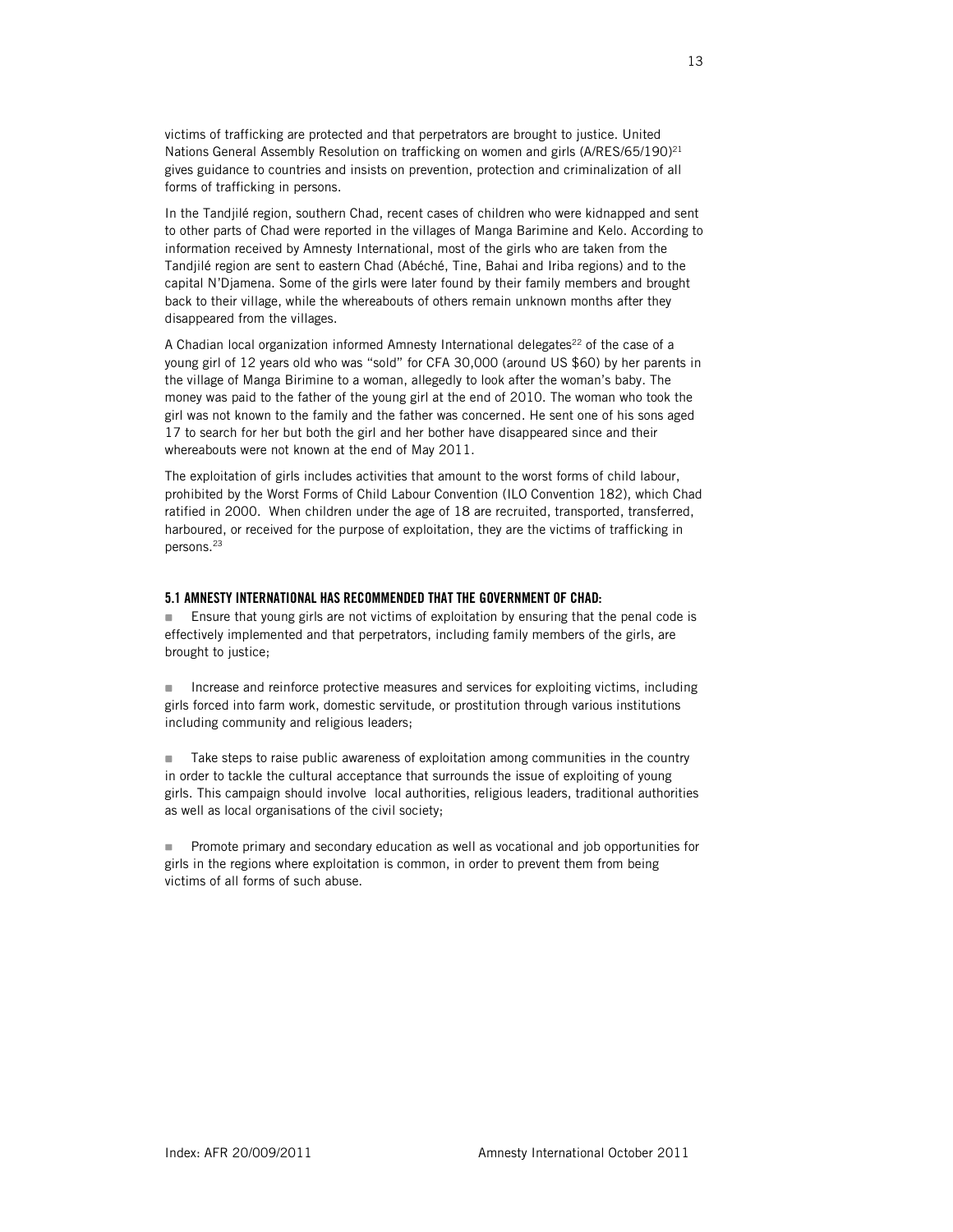#### **6. GIRLS ASSOCIATED WITH ARMED FORCES AND GROUPS (ARTICLE 5)**

The number of girls under 18 years old recruited and used by Chadian forces and armed groups in Chad is not known. A UN report published in 2007 indicated that between 7,000 and 10,000 children may have been associated with Chadian and Sudanese armed opposition groups and the Chadian army. The number of girls among them was not specified but ten girls, aged between 10 and 17 years were identified among children who were released in May 2010 from the Movement for Democracy and Justice in Chad (*Mouvement pour la démocratie et la justice au Tchad,* MDJT), an armed group operational in northern Chad. The authorities announced that these girls were later reunited with their family members.<sup>24</sup>

Amnesty International is concerned that the fate of girls who have been associated with armed forces and groups in Chad is still unknown and that those girls that have been released from armed forces and groups have not been given adequate support. There is serious concern that girls associated with these groups could be forgotten or ignored by the demobilizations and the reintegration process that is currently taking place as no girls are so far mentioned among children who are currently taking part in this demobilization and reinsertion process led by UNICEF. The Chadian government, with the assistance of the international community, should investigate and report on the issue of girls associated with armed forces and groups in Chad and take action to address their needs in respect to their human rights.

Amnesty International welcomes the signature by the Chadian government and the UN on 15 June 2011 of an Action Plan on children associated with armed forces and groups in Chad, to end the recruitment and the use of child soldiers.<sup>25</sup>

The organization welcomes the fact that the Chadian government mentions that it is committed to fully and effectively implement various provisions of the Action Plan including to immediately and unconditionally release and place identified children under care of child protection partners, UNICEF and other UN agencies; to facilitate the return and integration of all children associated with armed forces and groups into their community with dignity, paying particular attention to gender, age, and the specific needs of girls as well as those of children born to girls released from armed forces and groups.<sup>26</sup>

Amnesty International calls on the Chadian government and the UN to start implementing these provisions without further delay and ensure that special attention is given to issues related to the needs of former girls associated with armed forces and groups in the country.

#### **6.1 AMNESTY INTERNATIONAL HAS RECOMMENDED THAT THE GOVERNMENT OF CHAD:**

■ Ensure that the provisions of the Action Plan signed with the UN on 15 June 2011 is effectively implemented and allocated sufficient human, material and financial resources. To the extent that it is needed, requests for international assistance should be made;

 Initiate awareness raising campaigns and give wide distribution to documents in French, Arabic and local languages, informing all members of the Chadian army, including senior officers, about the rights of children and the prohibition on recruiting or making use of children under the age of 18 in their ranks;

**Launch prompt, thorough and impartial investigations into all credible allegations of**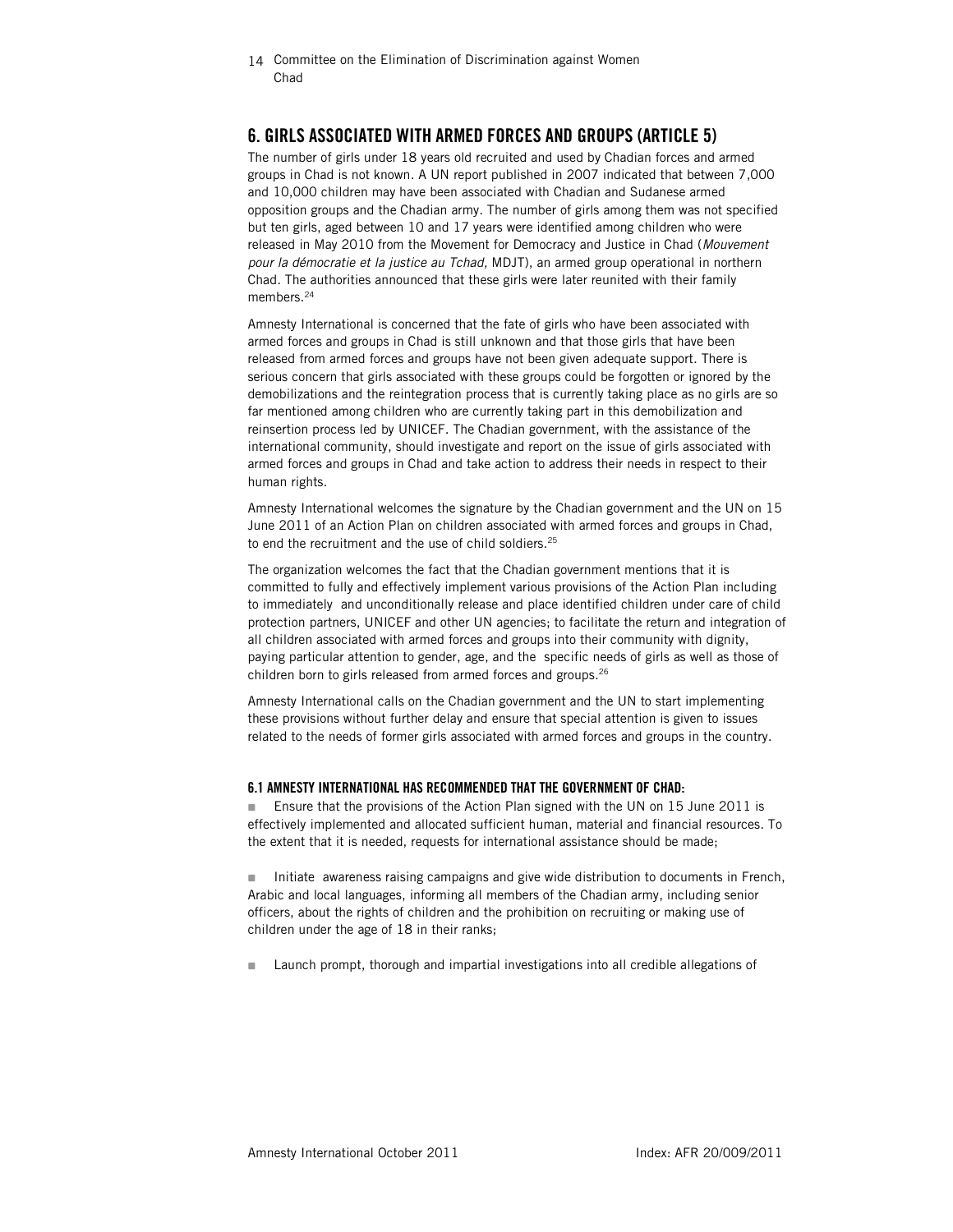recruiting or using children, including by any members of the Chadian national Army ( Armée Nationale Tchadienne, ANT) members of armed groups, and members of armed groups now incorporated into the ANT; individuals so accused should be suspended from duty pending the outcome of investigations;

Address the causes of recruitment and use of girls by armed forces and group and ensure that secondary education and vocational opportunities are provided in eastern and northern Chad in order to assist efforts to prevent children being recruited by or joining the armed forces and groups, and to facilitate the more effective reintegration of girls formerly associated with armed forces and groups.

#### **7. VIOLATIONS OF RIGHTS OF DETAINED WOMEN (ARTICLE 12)**

Human rights of women and girls detained in Chadian detention facilities, including the N'Djamena and Abéché prisons, are not fully respected by the Chadian authorities. During a research mission to Chad in June 2011, Amnesty International delegates visited both the Abéché and N'Djamena prisons and were able to talk to women who were detained there. Some of the women were detained in the prisons with their young children and/or babies, putting their own lives and health as well as those of their children at risk. For example, at the beginning of June 2011, a young woman was detained in N'Djamena prison with three of her children including a baby. Detained women are not given enough and adequate food in prisons to meet the minimum level of nutritional requirements for a breastfeeding mother.

The UN Rules for the treatment of women in prison (the Bangkok Rules)<sup>27</sup> require prison officials to allow women caring for children to make arrangements for their care, and specify that non-custodial sentences for pregnant women and women with dependent children shall be preferred where appropriate.

Lack of access to clean water and adequate sanitation facilities is of concern in both prisons, contributing to women's ill-health there. Lack of access to safe water and sanitation also exposes children and babies living with their mothers in the prisons to infections which can be life-threatening. When Amnesty International visited Abéché prison at the end of May 2011, boreholes sunk by a humanitarian organization were not working and the women's toilets were blocked. Women detained in the Abéché Prison told Amnesty delegates that they wait until after dark, early morning or at night to have a shower or to go to the toilet for privacy reasons.

The safety and security of women and girls in detention facilities in Chad is another concern for Amnesty International. Both at the Abéché and N'Djamena central prisons, women were guarded by male security officers who were staying with them within the prison courtyards, jeopardizing both the safety and security of the detained women and girls and violating their rights to privacy. The United Nations Standard Minimum Rules for the Treatment of Prisoners states that "No male member of the staff shall enter the part of the institution set aside for women unless accompanied by a woman officer."<sup>28</sup>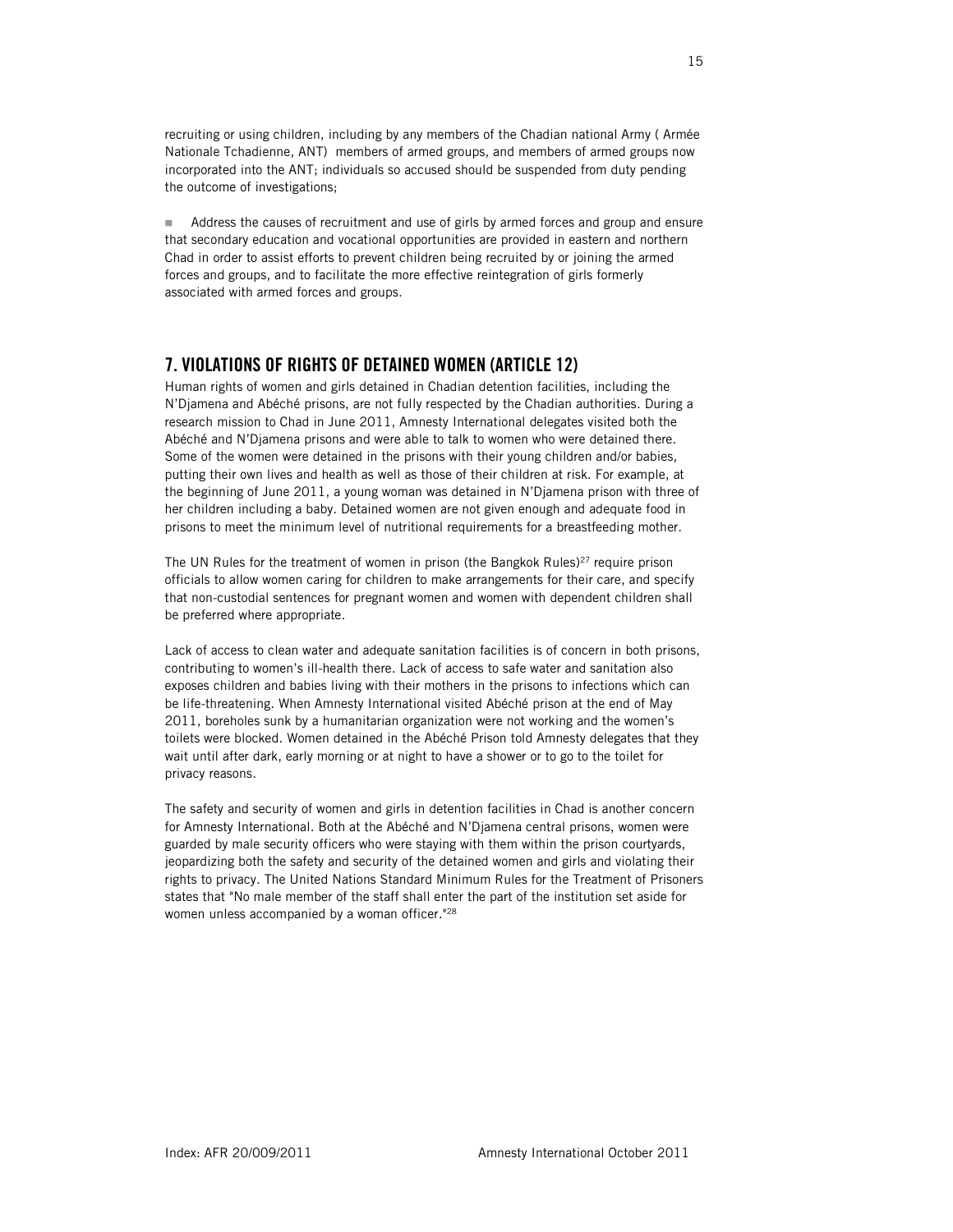#### **7.1 AMNESTY INTERNATIONAL HAS RECOMMENDED THAT THE GOVERNMENT OF CHAD:**

 Ensure that detained women and girls have access to clean water and sanitation in all detention facilities in Chad and that they have access to appropriate medical care, food and sanitary pads;

**Find durable solutions to the situation of children detained together with their mother** and ensure that their human rights are respected by taking into consideration their best interest;

Ensure the safety of women detainees by appointing female guards and security officers.

#### **8. WOMEN VICTIM OF FORCED EVICTIONS (ARTICLES 10 AND 11)**

Amnesty International has documented the impact that forced evictions, which have been taking place in N'Djamena since February 2008, have on the lives of women and girls.<sup>29</sup> Women and children constitute the majority of the tens of thousands of people who have been forcibly evicted and made homeless by the destruction of their homes in various areas in N'Djamena. They have been made homeless and jobless as a result of the demolition of their homes and their small businesses. Many had no choice other than to return to their village of origin while others were accommodated by friends and family members in the outskirts of the city. Evictions were carried out in N'Djamena without due process, adequate notice, consultation, alternative housing or compensation. Forced evictions violate the right to adequate housing.<sup>30</sup>

Most of the women Amnesty International met are currently living in poverty due to destruction of their houses and businesses. This is the case of 78 year-old Djimié Abbo who Amnesty International delegates met, first in May 2008 and subsequently in March 2011. When Amnesty International delegates spoke to her in 2008, she said that she had lived on these premises in Farcha, 1st *arrondissement* of N'Djamena, for more than 42 years. She had a small business selling traditional drinks. Following the forced eviction, however, she could no longer work. She was able to remove her personal belongings including her mattress which she sold before the demolition of her house. In March 2011, she told Amnesty International delegates, who visited her at her new shelter in the outskirt of the city that she was still waiting for the government to assist her with accommodation.

The successive destruction of houses that are taking place in N'Djamena have also caused considerable disruption in schooling for children, especially for girls, as their parents feared to leave them to travel to schools alone as these schools were now further away from their home. Because of this situation, most of the parents prioritized sending boys to school instead of girls, thus denying the right to education of young girls. The forced evictions have displaced or disrupted thousands of students. For instance, Apollinaire Djeria's daughter had to change school three times and lost two school years because of the changes due to their two successive forced evictions.

The UN Committee on Economical, Social and Cultural Rights has noted in its General Comments how women are particularly affected by forced evictions: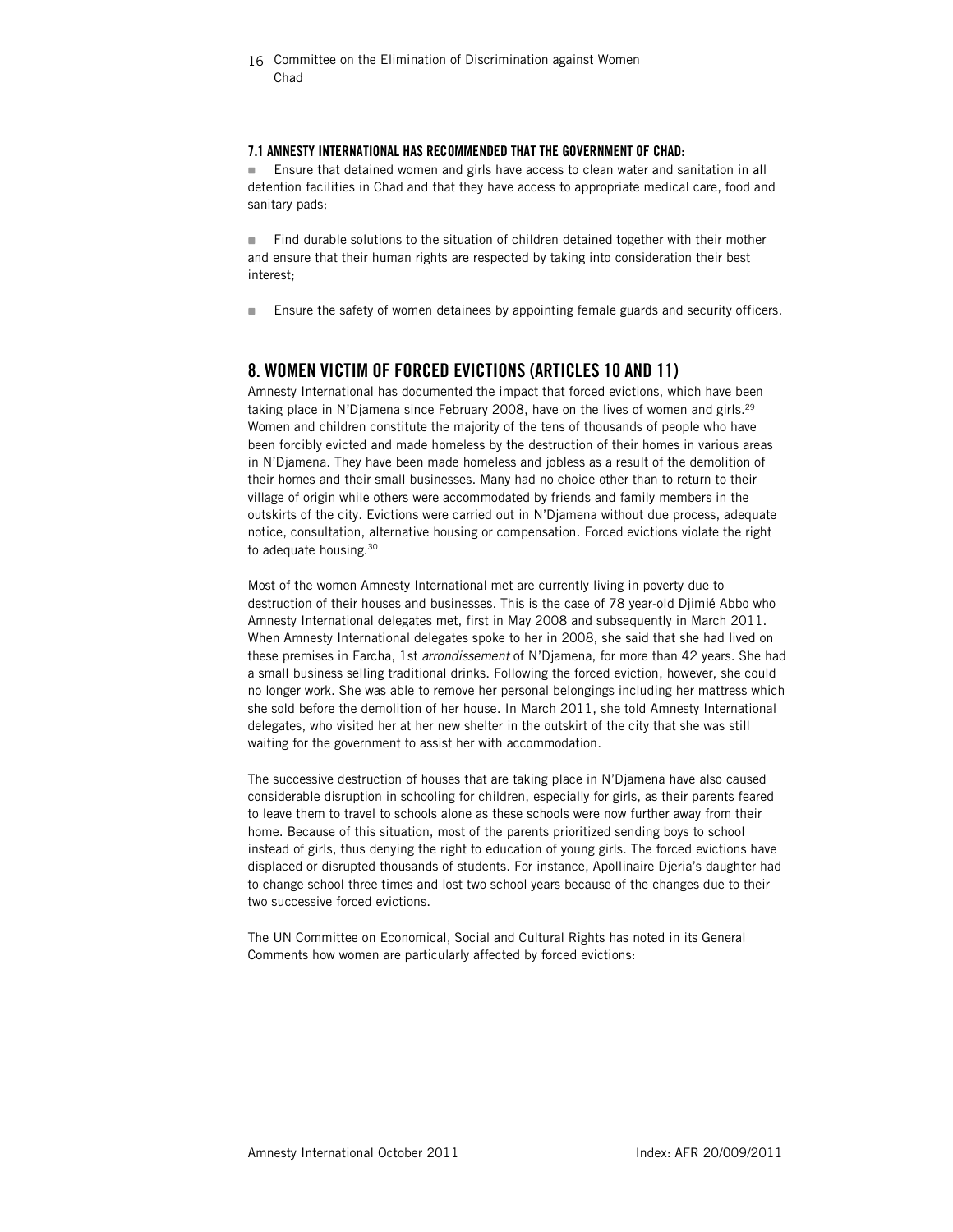"Women… suffer disproportionately from the practice of forced evictions. Women in all groups are especially vulnerable given the extent to which statutory and other forms of discrimination often apply in relation to property rights (including home ownership) or rights of access to property or accommodation and their particular vulnerability to acts of violence and sexual abuse when they are rendered homeless. The non-discrimination provisions of articles 2.2 and 3 of the Covenant impose an additional obligation upon Governments to ensure that, where evictions do occur, appropriate measures are taken to ensure that no form of discrimination is involved".<sup>31</sup>

#### **8.1 AMNESTY INTERNATIONAL HAS RECOMMENDED THAT THE GOVERNMENT OF CHAD:**

**Ensure that forced evictions that are currently taking place in N' Djamena are stopped** immediately and that legislation complying with international human rights law and based on the UN Basic Principles and Guidelines on Development-Based Evictions and Displacements is put in place to prevent further forced evictions;

**IMPLEM** Implement court decisions that require the Chadian authorities to stop evictions of people and pay compensation to identified victims, giving priority to women especially single mothers and women head of families;

 Ensure that all victims of forced evictions in Chad have access to effective remedies, including adequate compensation and alternative housing, in line with international standards;

**Ensure that forcibly evicted children, including girls, have access to education and** vocational opportunities.

#### **9. ACCESS TO JUSTICE FOR WOMEN VICTIM OF HUMAN RIGHTS VIOLATIONS – ARTICLES 2(C), 5 AND 14**

The Chadian authorities have failed to ensure access to justice for victims of human rights violations and abuses and to provide effective remedies. Woman and girls victims of human rights violations including rape and other gender-based violence are restricted by some laws, practice, customs and traditions to have access to justice in Chad.

The Chadian Constitution provides that all Chadians have the same rights and duties and are equal before the law without distinction due to origin, sex, race, religion, political affiliation or social status.<sup>32</sup> But some laws remain discriminatory against women. This is the case of Ordinance No 03/INT/SUR/1961 that allows polygamy, article 277 of the Chadian penal code that allows the marriages of girls aged 13 while boys can not marry a girl before they are 18 year old.

Various reasons prevent women from having effective access to justice. These are: the weaknesses in the Chadian legal framework, the absence of a functioning formal legal system especially in rural areas, the absence of political will on the part of local and national authorities as well as the use of traditional dispute resolution processes to address other violence against women.

In addition, women remain subject to the traditions and culture that see them as inferior to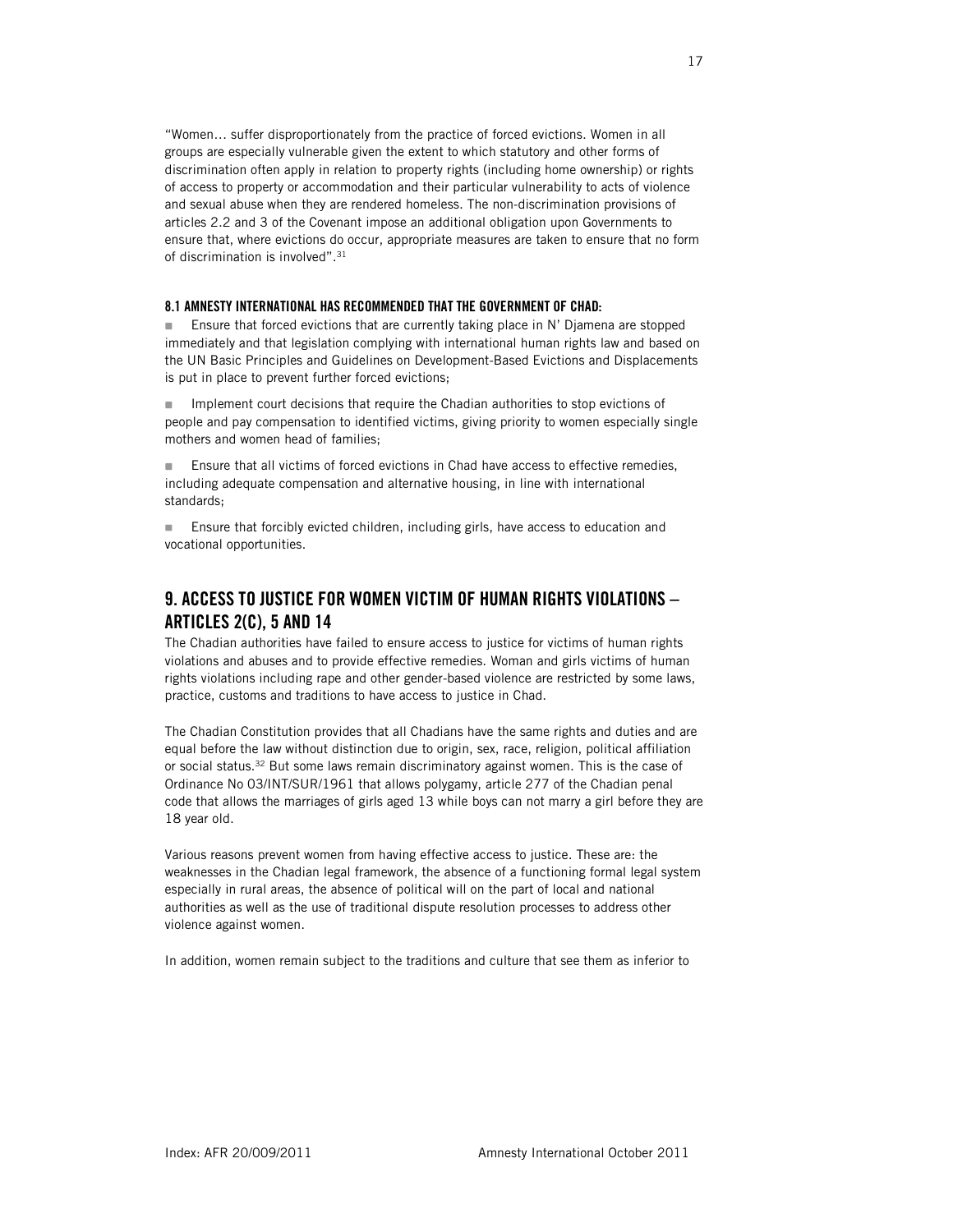men, perpetuating a deep discrimination. The use of traditional dispute resolution mechanisms to find negotiated settlements in instances of rape and other violence against women and girls contributes to impunity and further violence against women and girls. This includes the practice of payment of financial compensation, called *diyya,* in order to find a solution to cases of violence, including cases of murder, rape and other forms of violence.

Amnesty international has called on the Chadian authorities to address the causes that limit access to justice for women and girls and ensure that laws and positive measures are put in place in order to facilitate access to justice for all Chadian women and girls, including those living in rural areas.

#### **9.1 AMNESTY INTERNATIONAL HAS RECOMMENDED THAT THE GOVERNMENT OF CHAD:**

 Address the various barriers to access to justice for women and girls in Chad including amendment of discriminatory laws such as Ordinance No 03/INT/SUR/1961 as well as customary and traditional issues, that inhibit women and girls from seeking effective formal justice;

**Ensure that the legal protection provided to women and girls is effective and that any** complainants of human rights violations, irrespective of the identity of the perpetrator, receive legal advice and support from trained legal personnel;

**Ensure that women and girls victims of human rights violations receive free legal advice** available in their own languages and extend awareness among the population of the availability of free legal advice to women;

 Ensure that the traditional dispute resolution systems such as the *diyya* are not used in a manner that results in perpetrators of human right violations, including rape and other violence against women and girls, escaping justice.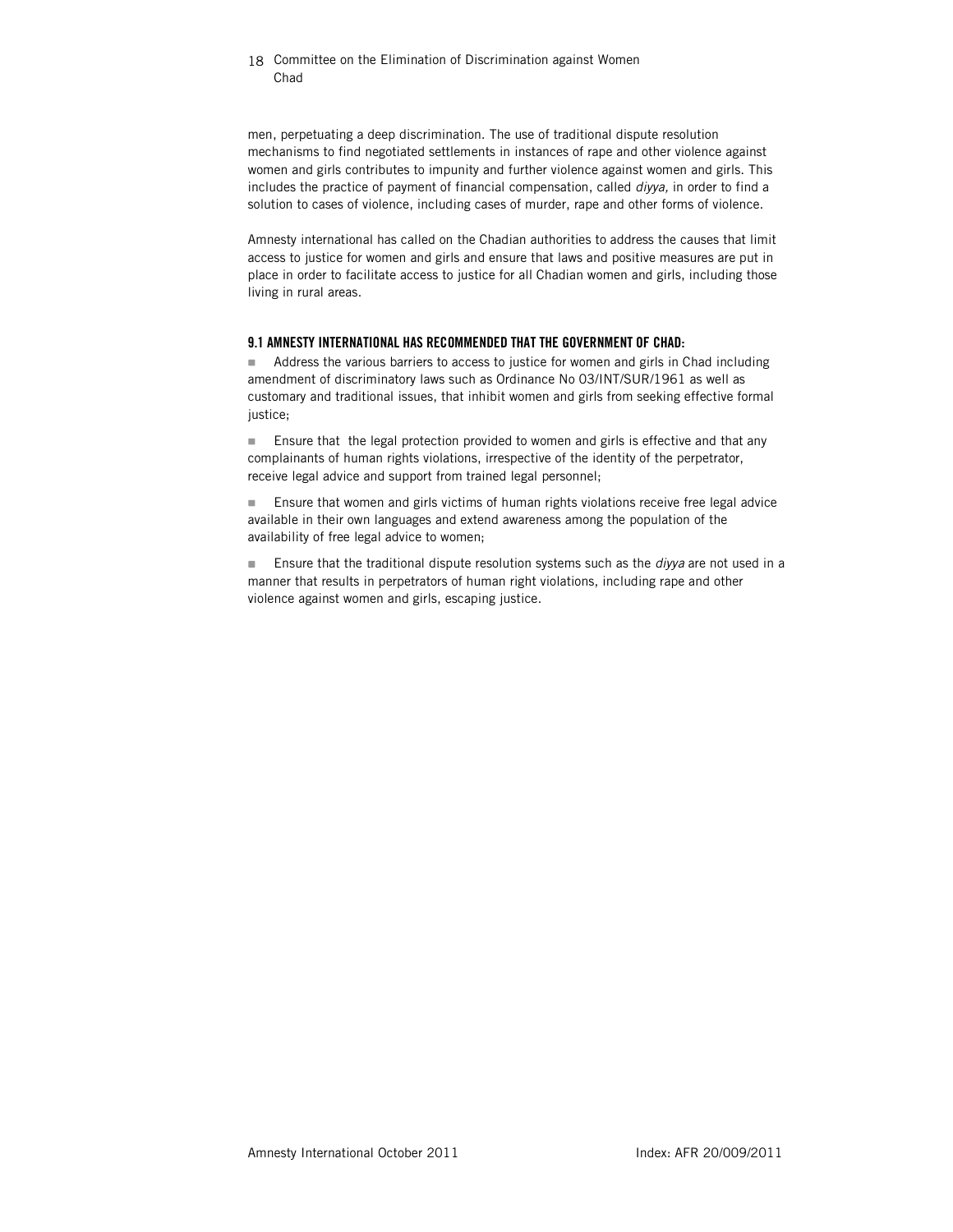### **ENDNOTES**

-

1 UN OCHA, Consolidated Appeal for Chad 2011 as of 30 June 2011, p.4

2UN Security Council Resolution 1778 of 25 September 2007 established both a military and policing component to MINURCAT. MINURCAT's mandate was to "help create the security conditions conducive to a voluntary, secure and sustainable return of refugees and displaced persons, inter alia by contributing to the protection of refugees, displaced persons and civilians in danger, by facilitating the provision of humanitarian assistance in eastern Chad and the north-eastern Central African Republic and by creating favourable conditions for the reconstruction and economic and social development of those areas."'

3 Amnesty International, "No place for us here", violence against refugee women and girls in eastern Chad, Index: AFR 20/008/2009, September 2009, p.22

4 République du Tchad, Commission d'enquête, Rapport sur les événements survenus en République du Tchad du 28 janvier au 08 février 2008 et leurs conséquences, juillet 2008, p.41

5 Interviews of Amnesty International researchers with victims of rape and with members of the Chadian civil society organizations in 2008, 2009 and 2010

6 Article 13 : « Les Tchadiens des deux sexes ont les mêmes droits et les mêmes devoirs. Ils sont égaux devant la loi »

7 Amnesty International, "No place for us here", violence against refugee women and girls in eastern Chad, Index: AFR 20/008/2009, September 2009, p.27

8 Sudan/Chad: 'No one to help them' – Rape extends from Darfur into eastern Chad, AI Index: AFR 54/087/2006, December 2006; Chad: 'Are we citizens of this country?' – Civilians in Chad unprotected from Janjawid attacks, AI Index: AFR 20/001/2007, 29 January 2007, p 7-14; Chad: Civilians under attack, Darfur conflict spreads to eastern Chad, AI Index: AFR 20/005/2007, p 1-3; "No place for us here", violence against refugee women and girls in eastern Chad, AI Index: AFR 20/008/2009, September 2009.

9 Amnesty International, "No place for us here", violence against refugee women and girls in eastern Chad, Index: AFR 20/008/2009, September 2009.

10 See section 9 of this briefing, below, on access to justice for women victims of human rights violations in Chad.

11 Amnesty International, "No place for us here", violence against refugee women and girls in eastern Chad, Index: AFR 20/008/2009, September 2009.

12 Report of the United Nations Secretary-General on Children and armed conflict in Chad, UN Doc. S/2011/64, 9 February 2011, paragraph 31.

#### 13 Ibid

14 La Mission des Nations Unies en République Centrafricaine et au Tchad et le Haut Commissariat des Nations Unies aux Droits de l'Homme, Situation des droits de l'homme a l'est du Tchad : progrès, défis et pistes d'avenir , avril 2008-novembre 2010, paragraphe 14.

15 Report of the Representative of the Secretary-General, Mr. Francis M. Deng, submitted pursuant to Commission resolution 1997/39, Addendum, Guiding Principles on Internal Displacement, E/CN.4/1998/53/Add.2, 11 February 1998, Report of the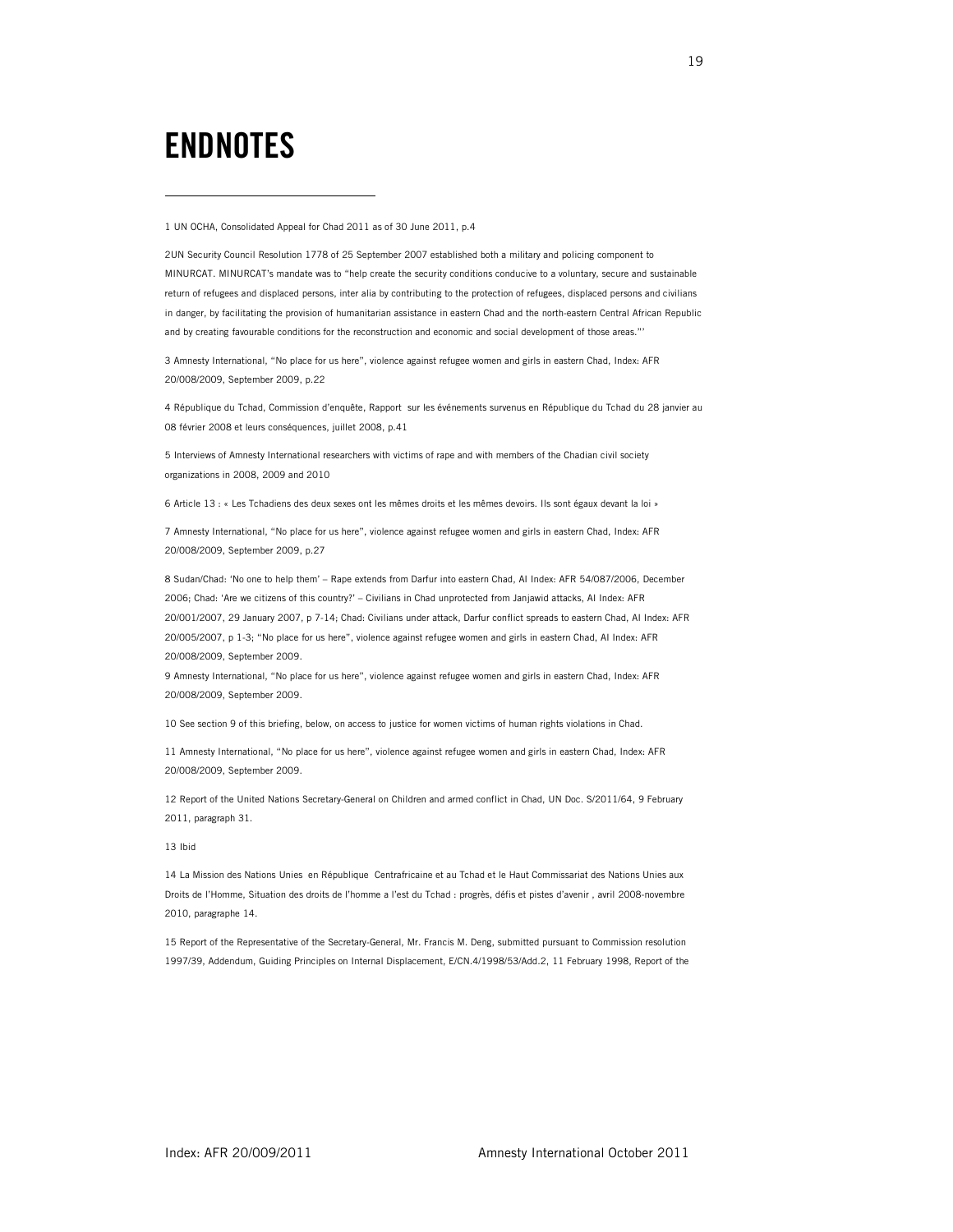Representative of the Secretary-General on the human rights of internally displaced persons, Walter Kälin, A/HRC/13/21, 5 January 2010, UN OCHA, http://ochanet.unocha.org/p/Documents/GuidingPrinciplesDispl.pdf ( accessed on 30 September 2011)

16 These cases were documented by Chadian organizations working in the region As well as by some UN agencies present in Chad.

17 Article 9 of the Law No 006/PR/2002 of 15 April 2002

18 Article 277 of the Chadian Penal Code.

-

19 United States Department of State, Chad: Report on Female Genital Mutilation (FGM) or Female Genital Cutting (FGC), 1 June 2001, available at: http://www.unhcr.org/refworld/docid/46d5787432.html [accessed on 8 July 2011]

20 GTZ, Female genital mutilation in Chad, November 2007 available at http://www.gtz.de/de/dokumente/en-fgm-countrieschad.pdf ( accessed on 8 July 23011)

21 Resolution adopted by the General Assembly [on the report of the Third Committee (A/65/449)], 65/190. Trafficking in women and girls, 11 March 2011, available at: http://www.un.org/womenwatch/daw/documents/ga65.htm (accessed on 20 July 2011)

22 Amnesty International's delegates were given a copy of the report conducted by the Chadian ONG on this case, May and in June 2011.

23 See Protocol to Prevent, Suppress and Punish Trafficking in Persons, Especially Women and Children, Supplementing the United Nations Convention against Transnational Organized Crime, art. 3(c). Chad is not a state party to the protocol and so is not directly bound by its terms, but its definitions of trafficking in persons generally and of children in particular are useful guidance for interpreting the binding content of article 6 of the Convention and Chad's related obligations under articles 19, 32, 34, and 35 of the Convention on the Rights of the Child.

24 See Amnesty International, A compromised future. Children recruited by armed forces and groups in eastern Chad, Index: AFR 20/001/2011, February 2011, p.19; Report of the United Nations Secretary-General on Children and armed conflict in Chad, UN Doc. S/2011/64, 9 February 2011, paragraph 22.

25 Action Plan on Children associated with armed forces and groups in Chad between the government of Chad and the United Nations Monitoring and Reporting Mechanism Task Force on the Grave violations against Children during Armed Conflict

26 Action Plan, Article 2.1 (e)

27 United Nations Rules for the Treatment of Women Prisoners and Non-custodial Measures for Women Offenders (the Bangkok Rules), UN Doc A/RES/65/229, 16 March 2011: available at http://www.un.org/en/ecosoc/docs/2010/res%202010-16.pdf (accessed on 11 July 2011)

28 Rule 53. The rules are available at http://www2.ohchr.org/english/law/treatmentprisoners.htm (accessed on 20 July 2011)

29 Amnesty International, Double Misfortune. Deepening Human Rights Crisis in Chad, Index: (AFR 20/ 007/2008) December 2008, p. 40-42; Chad, No homes, No justice, No dignity, Victims of forced evictions in Chad (Index: AFR 20/004/2011), April 2011, Broken homes, broken lives: End forced evictions in Chad (Index: AFR 20/005/2009).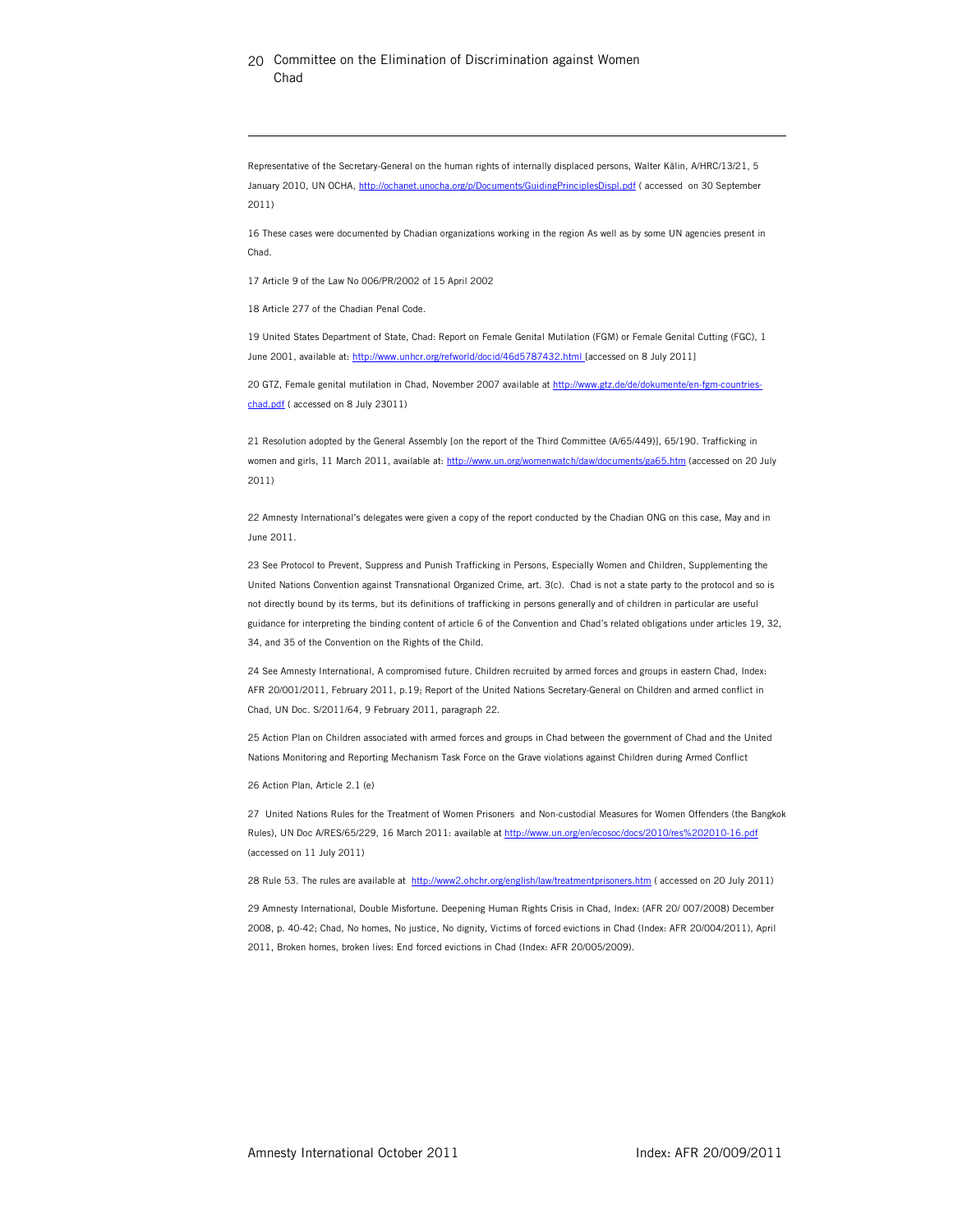30 Article 11 (1) of the International Covenant on Economical, Social and Cultural rights.

31 Committee on Economic, Social and Cultural Rights, General comment 7 para.10

-

32 Articles 13, 14 and 18 of the Chadian Constitution, 1996 ( amended in 2005)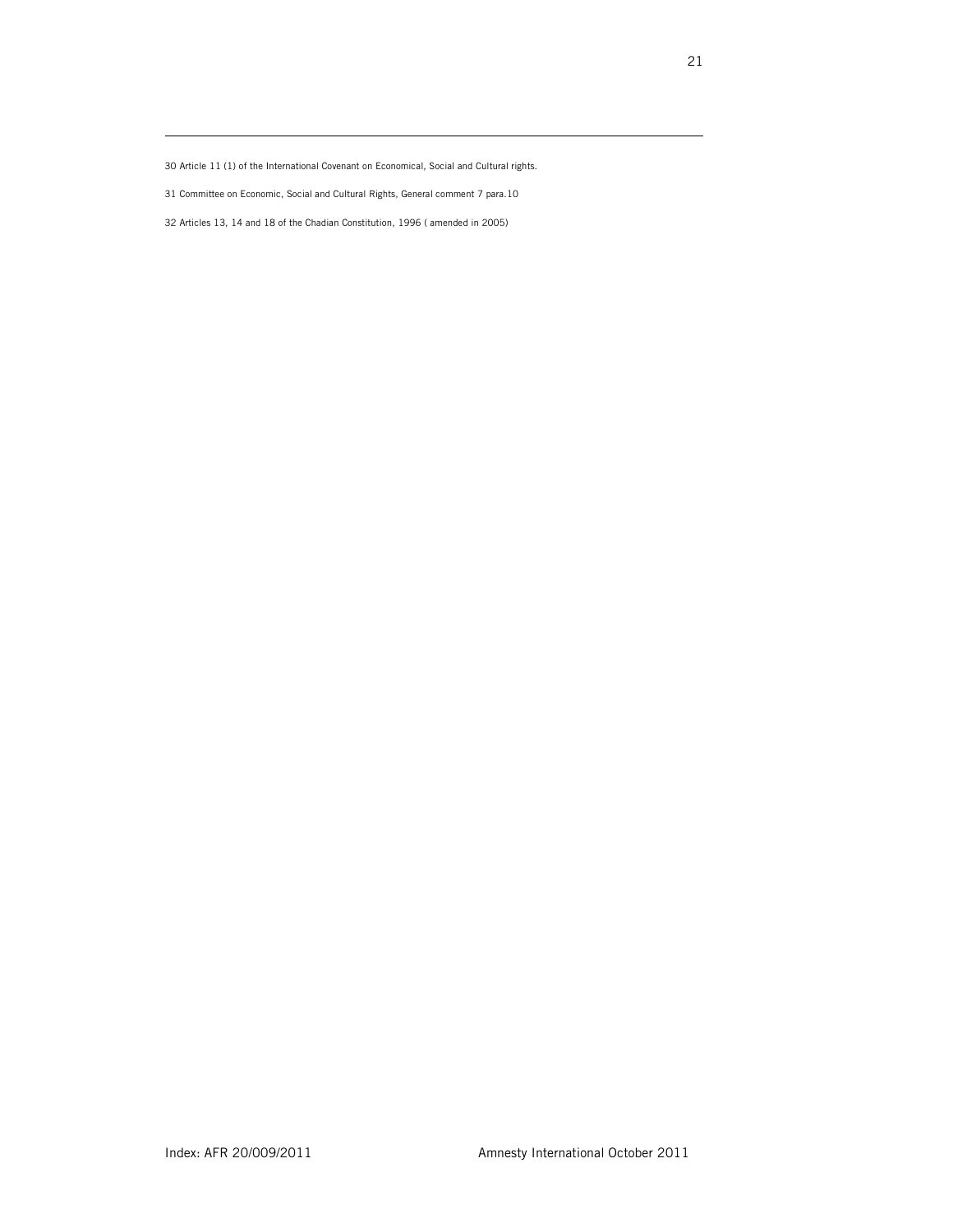-